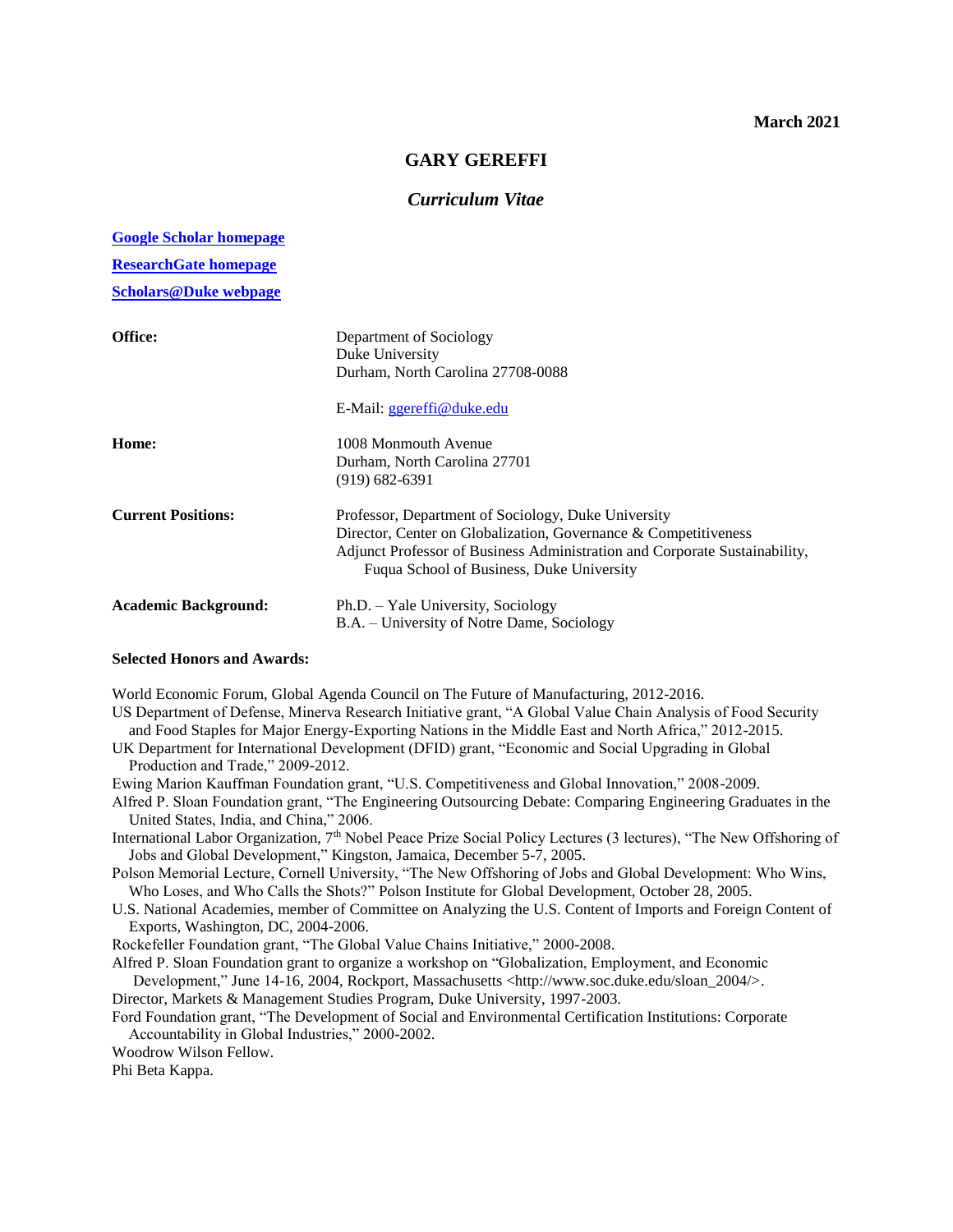## **Areas of Interest:**

Sociology of Development; International Competitiveness; Environmental and Social Sustainability; Economic Sociology; Political Economy; Latin America; East Asia.

**Languages:** Spanish (fluent); Italian, French and Portuguese (reading).

## **Courses Taught:**

America in the Modern World System; Capstone Course in Markets & Management Studies; Comparative Sociology; Contemporary International Issues; Globalization and Development; Global Value Chain Analysis; Nations, Regions, and the Global Economy; North Carolina in the Global Economy; Organizations and Global Competitiveness; Political Economy of Development; Sociology of Business and Labor; Strategies of Comparative Analysis; Third World Development; Transnational Corporations in the World Economy.

### **Duke University Activities:**

Director, Duke University Global Value Chains Center (Duke GVC Center), 2005-present. Director, Markets & Management Studies Program, 1997-2003. Global Priorities Committee, 2011-2014. Duke University Athletic Council, 2000-2010. Academic Priorities Committee, 1999-2003. Executive Committee of the Graduate Faculty, Duke University, 1989-1991, 1995-1997. Academic Council, Duke University, 1985-1987, 1993-1994. Director of Graduate Studies, Department of Sociology, Duke University, 1988-1992. Chair, Council on Latin American Studies, Duke University, 1981-1982, 1988-1990. Director, Comparative Area Studies Major, Duke University, 1985-1986.

### **Professional Activities:**

Member, Committee on Analyzing the U.S. Content of Imports and Foreign Content of Exports, The National Academies, Washington, DC, 2004-2005.

Co-director, Global Value Chains Initiative, Rockefeller Foundation and Institute of Developing Studies, University of Sussex, Brighton, UK, 2000-2008 (see http://www.globalvaluechains.org/).

Co-chair, Collaborative Research Network on "Globalization, Local Institutions, and Development," Social Science Research Council, New York, 1997-2002.

Chair, Section on Political Economy of the World-System, American Sociological Association, 1993-1994.

Member, Editorial Board of *American Journal of Sociology*, 1989-1991; 2001-2004.

Member, Editorial Board of *Competition and Change*, 1995-1996.

Member, Editorial Board of *Contemporary Sociology*, 1986-1990.

Member, Editorial Board of *International Organization*, 1986-1988.

Member, Editorial Board of *Latin American Research Review*, 1986-1988.

Referee for Economic and Social Research Council, United Kingdom.

Referee for the National Science Foundation, Washington, D.C.

Referee for the Woodrow Wilson International Center for Scholars, Washington, D.C.

## **Consulting Activities:**

African Development Bank; Asian Development Bank; Environmental Defense Fund; Inter-American Development Bank; International Labor Organization; Kurt Salmon Associates (Atlanta, GA); Management Sciences for Health (Boston, MA); National Research Council (Washington, DC); Pan American Health Organization; UK Department for International Development (DFID); UN Conference on Trade and Development (UNCTAD); UN Economic Commission for Latin America and the Caribbean (ECLAC); United Nations Industrial Development Organization (UNIDO); U.S. Agency for International Development (USAID); U.S. Department of Labor; World Bank and International Finance Corporation; World Economic Forum; World Health Organization.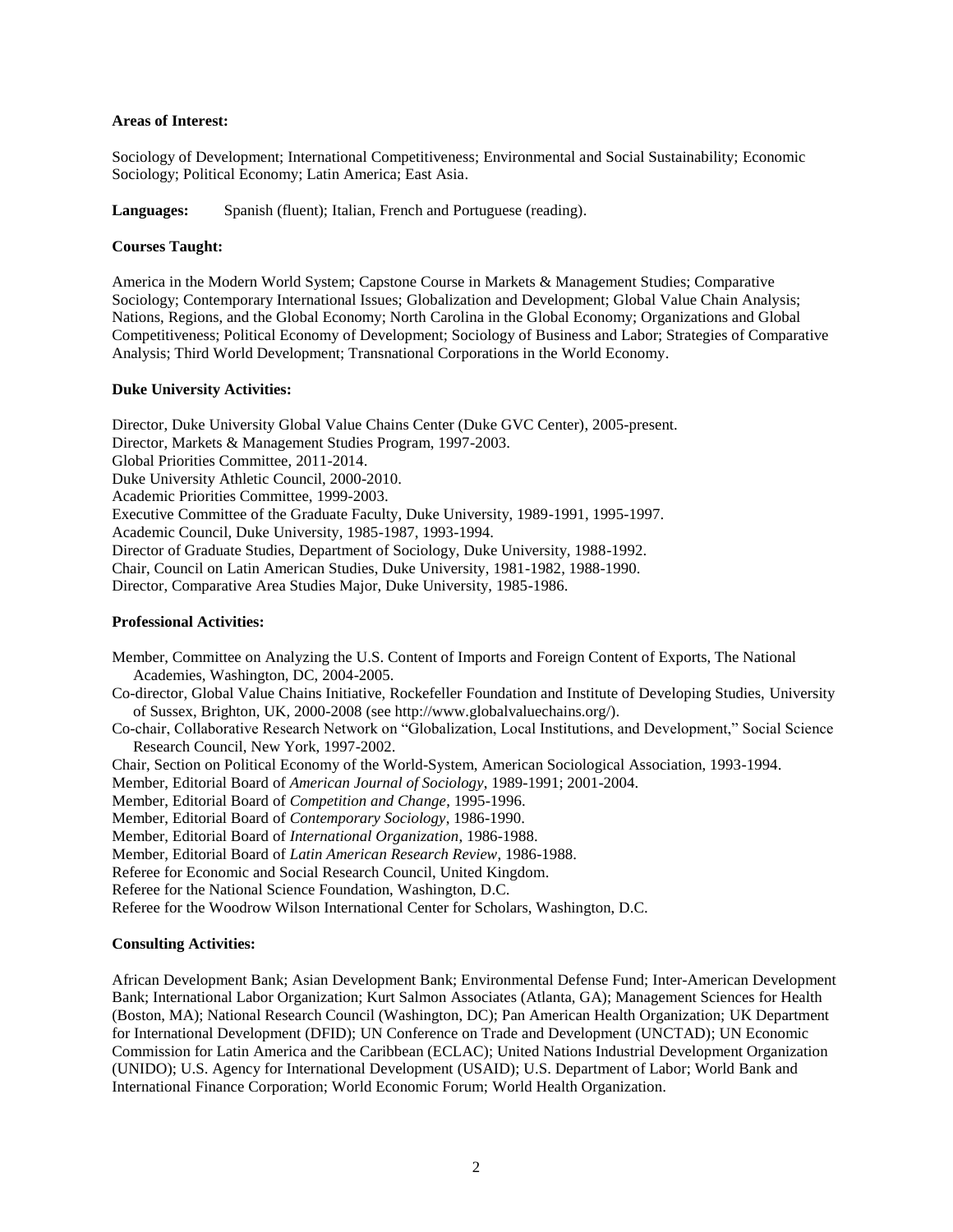## **PUBLICATIONS**

### **Books:**

- 2019 *[Handbook on Global Value Chains](https://www.elgaronline.com/view/edcoll/9781788113762/9781788113762.xml)* (Stefano Ponte, Gary Gereffi and Gale Raj-Reichert, co-editors). Cheltenham, UK: Edward Elgar Publishing.
- 2018 *[Global Value Chains and Development: Redefining the Contours of 21](https://www.amazon.com/Global-Value-Chains-Development-Trajectories/dp/1108458866/ref=sr_1_1?ie=UTF8&qid=1541057302&sr=8-1&keywords=gARY+GEREFFI)st Century Capitalism*. Cambridge, UK: Cambridge University Press.
- 2018 *Local Clusters in [Global Value Chains: Linking Actors and Territories Through Manufacturing and](https://www.routledge.com/Local-Clusters-in-Global-Value-Chains-Linking-Actors-and-Territories-Through/De-Marchi-Di-Maria-Gereffi/p/book/9781138742864)  [Innovation](https://www.routledge.com/Local-Clusters-in-Global-Value-Chains-Linking-Actors-and-Territories-Through/De-Marchi-Di-Maria-Gereffi/p/book/9781138742864)* (Valentina De Marchi, Eleonora Di Maria and Gary Gereffi, co-editors). London: Routledge.
- 2018 全球价值链和国际发展:理论框架、研究发现和政策分析 *[\[Global Value Chains and International](https://drive.google.com/file/d/1pRVbCMs7n5rvpkdUxF1He-nLwgjLy0RF/view)  [Development: Framework, Findings and Policies](https://drive.google.com/file/d/1pRVbCMs7n5rvpkdUxF1He-nLwgjLy0RF/view)*, Gary Gereffi and collaborators*]*. Shanghai, China: Shanghai People's Publishing House.
- 2014 *[A Indústria Brasileira e as Candenas Globais](http://www.elsevier.com.br/site/produtos/Detalhe-Produto.aspx?tid=95491&seg=7&cat=200&tit=A%20IND%C3%9ASTRIA%20BRASILEIRA%20E%20AS%20CADEIAS%20GLOBAIS%20DE%20VALOR&utm_source=Site_Elsevier&utm_medium=Email&utm_content=ST&utm_campaign=ST_Janeiro_As_Cadeias_Globais) de Valor [Brazilian Industry in Global Value Chains]* (Timothy Sturgeon, Gary Gereffi, Andrew Guinn and Ezequiel Zylberberg). São Paolo, Brazil: Elsevier.
- 2011 *[Skills for Upgrading: Workforce Development and Global Value Chains in Developing Countries](http://www.cggc.duke.edu/gvc/workforce-development/)* (Gary Gereffi, Karina Fernandez-Stark and Phil Psilos). Durham, NC: Duke University, Center on Globalization, Governance & Competitiveness.
- 2010 *[Global Value Chains in a Postcrisis World: A Development Perspective](http://elibrary.worldbank.org/content/book/9780821384992)* (Olivier Cattaneo, Gary Gereffi and Cornelia Staritz, co-editors). Washington, DC: The World Bank.
- 2008 *Manufacturing Climate Solutions: [Carbon-Reducing Technologies and U.S. Jobs](https://gvcc.duke.edu/wp-content/uploads/greeneconomy_Full_report.pdf)* (Gary Gereffi, Kristen Dubay and Marcy Lowe). Durham, NC: Center on Globalization, Governance & Competitiveness, Duke University.
- 2006 *[The New Offshoring of Jobs and Global Development](http://www.ilo.org/public/english/bureau/inst/download/newoff.pdf)*. ILO Social Policy Lectures. Geneva: International Institute for Labor Studies and International Labor Organization.
- 2003 *Latin America in the 21st Century: Toward a New Sociopolitical Matrix* (Manuel Antonio Garretón, Marcelo Cavarozzi, Peter S. Cleaves, Gary Gereffi and Jonathan Hartlyn). Boulder, CO: Lynne Rienner Publishers.

Translated (Spanish): *América Latina en el siglo XXI: Hacia una nueva matriz sociopolitica*. Santiago, Chile: LOM Ediciones, 2004.

- 2002 *Free Trade and Uneven Development: The North American Apparel Industry after NAFTA* (Gary Gereffi, David Spener and Jennifer Bair, co-editors). Philadelphia, PA: Temple University Press.
- 1994 *Commodity Chains and Global Capitalism* (Gary Gereffi and Miguel Korzeniewicz, co-editors). Westport, CT: Greenwood Press (hardcover) and Praeger (paperback).
- 1990 *Manufacturing Miracles: Paths of Industrialization in Latin America and East Asia* (Gary Gereffi and Donald L. Wyman, co-editors). Princeton, NJ: Princeton University Press.

Translated with a new Preface for the Chinese edition: Shanghai Far East Publishers, Shanghai, People's Republic of China, 1996. (制造奇迹:拉美与东亚工业化的道路 加里杰·里菲 唐纳德·怀曼编 上海远东出版社 1996 )

1983 *The Pharmaceutical Industry and Dependency in the Third World.* Princeton, NJ: Princeton University Press.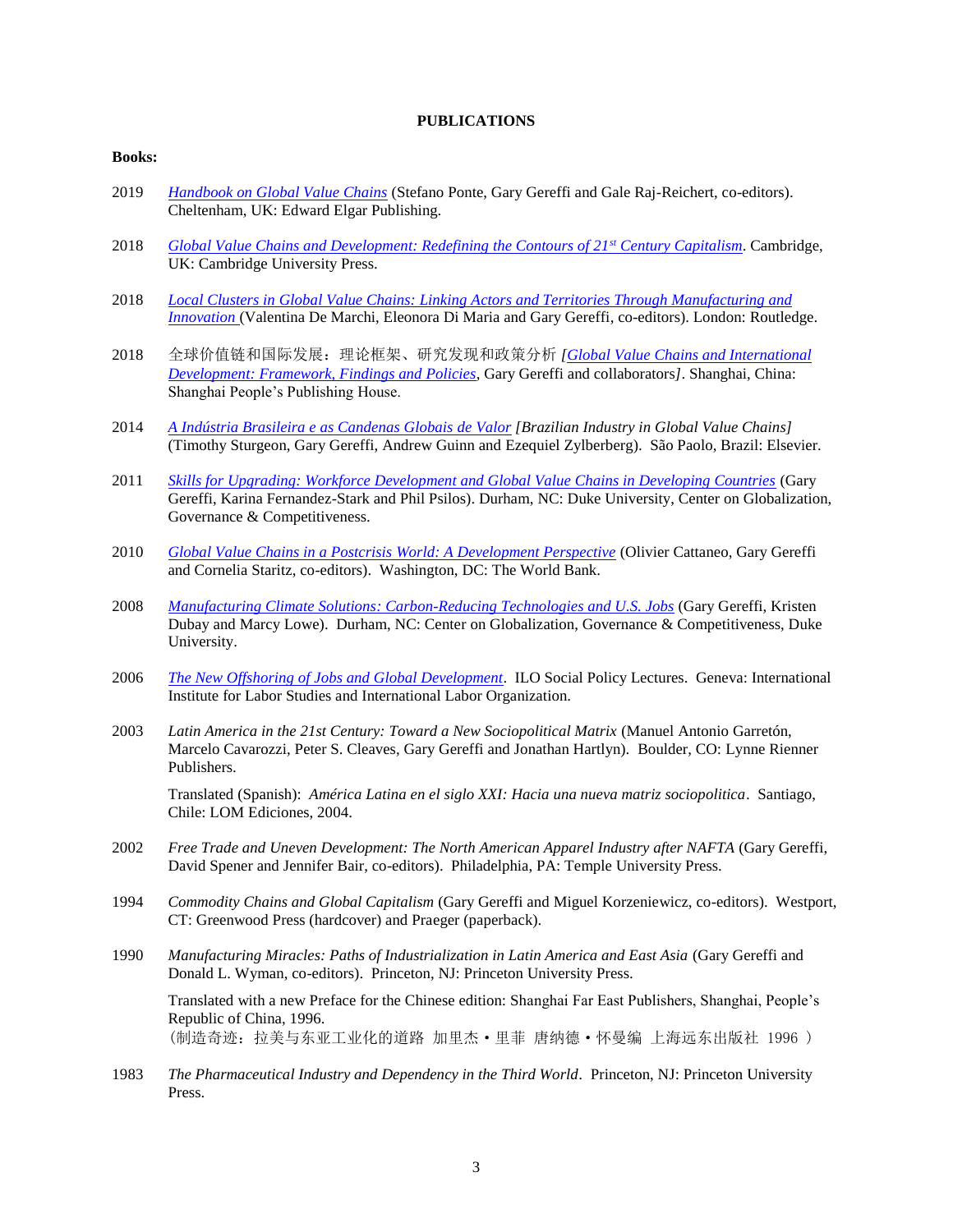Translated and updated (Spanish): *Industria farmacéutica y dependencia en el Tercer Mundo*. México, D.F.: Fondo de Cultura Económica, 1986.

### **Special Issues of Academic Journals:**

- 2020 *[Global Value Chains, Governance and Globalization Strategy](https://onlinelibrary.wiley.com/toc/20425805/current)* (Gary Gereffi, Pavida Pananond and Torben Pedersen, co-editors). Special issue of *Global Strategy Journal*, Vol. 10, No. 3.
- 2011 *[Shifting End Markets and Upgrading Prospects in Global Value Chains](http://www.inderscience.com/browse/index.php?journalID=240&year=2011&vol=4&issue=1/2/3)* (Cornelia Staritz, Gary Gereffi and Olivier Cattaneo, co-editors). Special issue of *International Journal of Technological Learning, Innovation and Development* (IJTLID). Vol. 4, Nos. 1/2/3.
- 2001 *The Value of Value Chains: Spreading the Gains from Globalisation* (Gary Gereffi and Raphael Kaplinsky, co-editors). Special issue of the *IDS Bulletin*, Vol. 32, No. 3, July. Brighton, UK: Institute of Development Studies at the University of Sussex.

#### **Journal Articles:**

- 2021 ["Trade Policies, Firm Strategies, and Adaptive Configurations of Global Value Chains"](https://doi.org/10.1057/s42214-021-00102-z) (Gary Gereffi, Hyun-Chin Lim and Joonkoo Lee). *Journal of International Business Policy*, Online First, Topical Collection of "Global Value Chain-Oriented Policies.
- 2020 "What Does the COVID-19 Pandemic Teach Us about Global Value Chains? The Case of Medical [Supplies."](https://link.springer.com/content/pdf/10.1057%2Fs42214-020-00062-w.pdf) *Journal of International Business Policy*, 3, 3: 287-301.
- 2020 ["An Integrative Typology of Global Strategy and Global Value Chains: The Management and Organization](https://onlinelibrary.wiley.com/doi/10.1002/gsj.1388)  [of Cross-Border Activities"](https://onlinelibrary.wiley.com/doi/10.1002/gsj.1388) (Pavida Pananond, Gary Gereffi and Torben Pedersen). *Global Strategy Journal*, 10, 3: 421-443.
- 2020 ["Coronavirus Consequences on Global Value Chains"](https://strategicmanagementsociety.wordpress.com/2020/07/07/coronavirus-consequences-on-global-value-chains/) (Pavida Pananond, Gary Gereffi and Torben Pedersen). *SMS Blog* (Strategic Management Society), July 7.
- 2020 "Sociology and the Global Economy: Pressing Issues Abound for Evolving Research Communities." GATS (Global and Transnational Sociology) Newsletter, American Sociological Association, Spring, pp. 30-33.
- 2019 ["Gary Gereffi on the Impact of US-China Trade War on Supply Chains"](http://asiaexpertsforum.org/gary-gereffi-impact-u-s-china-trade-war-supply-chain/) (interview), *Asia Experts Forum*, December 21.
- 2019 ["No Sign of a Trade War Resolution. How Is China Adjusting Its Supply Chains?"](http://www.brinknews.com/a-trade-war-resolution-isnt-forthcoming-what-does-that-mean-for-supply-chains/) (interview). BRINK magazine, October 15.
- 2019 "Global Value Chains and International Development Policy: Bringing Firms, Networks and Policy-Engaged Scholarship Back In." *Journal of International Business Policy* 2, 3: 195-210.
- 2019 "Diverse Paths of Upgrading in High-Tech Manufacturing: Costa Rica in the Electronics and Medical Devices Global Value Chains" (Gary Gereffi, Stacey Frederick and Penny Bamber). *Transnational Corporations* 26, 1: 1-29.
- 2019 "E-Commerce and Industrial Upgrading in the Chinese Apparel Value Chain" (Fuyi Li, Stacey Frederick and Gary Gereffi). *Journal of Contemporary Asia* 49, 1: 24-53.
- 2018 ["How Does Protectionism Impact Global Supply Chains? We Asked an Export"](https://www.brinknews.com/how-does-protectionism-impact-global-supply-chains-we-asked-an-expert/) (interview). BRINK magazine, November 15. Part 1 of two-part interview.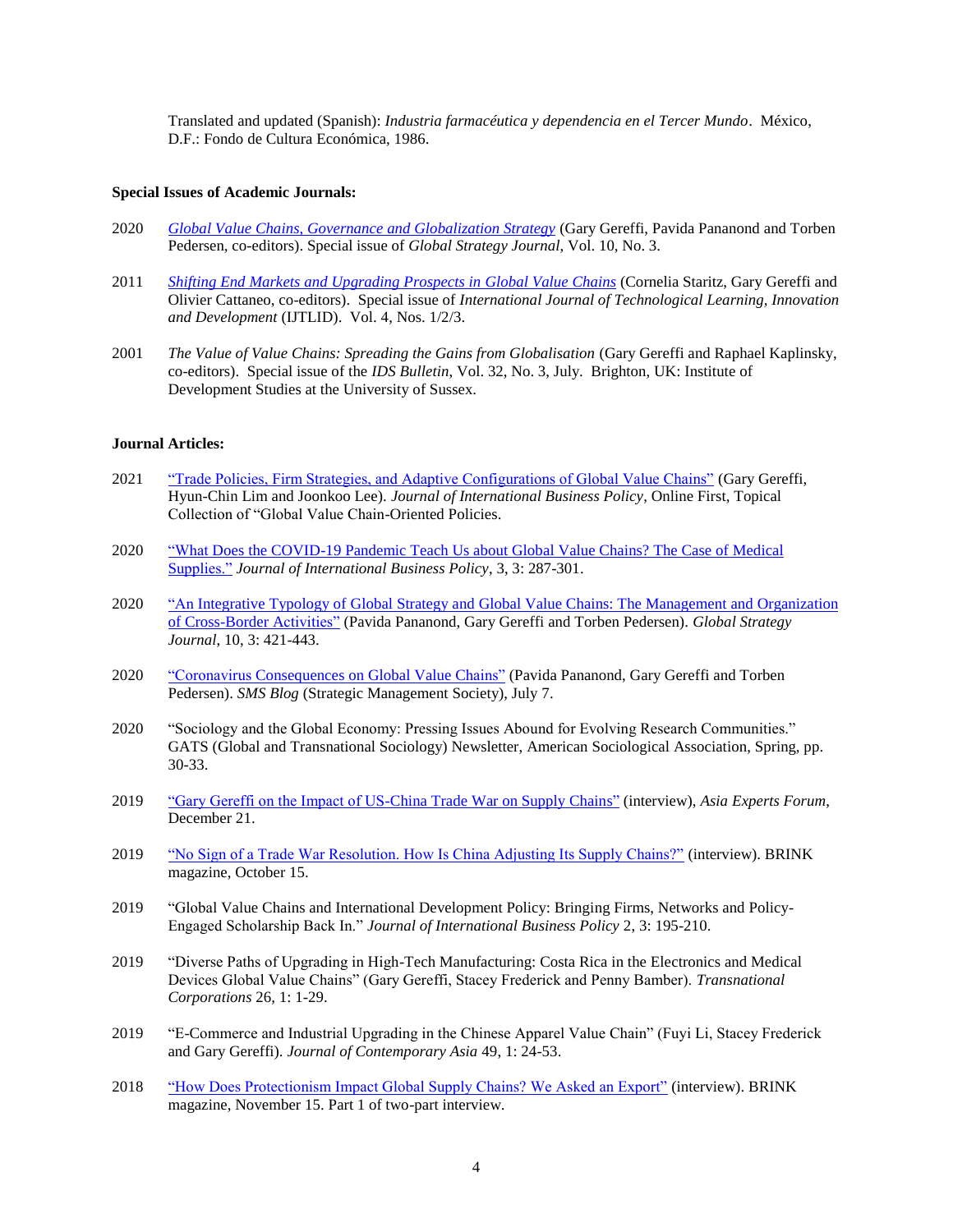["How Will AI, Blockchain and 3D Printing Change Global Supply Chains"](ttps://www.brinknews.com/how-will-automation-blockchain-and-3d-printing-change-global-supply-chains/) (interview). BRINK magazine, November 21. Part 2 of two-part interview.

- 2017 "El TLCAN [y las cadenas globales de valor."](http://www.revistacomercioexterior.com/articulo.php?id=297&t=el-tlcan-y-las-cadenas-globales-de-valor) *Comercio Exterior*, 11 (julio-septiembre): 118-121.
- 2017 ["NAFTA and Global Value Chains"](https://www.brookings.edu/blog/future-development/2017/04/28/understanding-trade-relations-in-a-value-chain-linked-world/) (blog post). Brookings Future Development, April 28.
- 2017 ["Trump's protectionism and its impact on global value chains"](https://www.cmc.edu/keck-center/asia-experts-forum/gary-gereffi-on-protectionism-and-its-impact-on-global-value-chains) (interview). Asia Experts Forum, Keck Center for International and Strategic Studies, Claremont McKenna College. April 5.
- 2016 "New Dynamics of Upgrading in Global Value Chains: Shifting Terrain for Suppliers and Workers in the Global South" (Stephanie Barrientos, Gary Gereffi and John Pickles). *Environment & Planning A* 48, 7 (July): 1214-1219.
- 2016 ["China's Greatest Legacy Was to Create a Model of Inclusive Development"](https://publications.iadb.org/handle/11319/7667) (interview). Inter-American Development Bank, *Integration and Trade*, 40 (June): 298-303.

["El mayor legado de China fue crear un modelo de desarrollo inclusivo"](https://publications.iadb.org/handle/11319/7667) (interview). Banco Interamericano de Desarrollo, *Integración y Comercio*, 40 (junio): 308-313.

- 2016 ["Global Value Chains and Upgrading: Export Promotion in FTZs \[Free Trade Zones\]."](http://www.cggc.duke.edu/pdfs/2016_May_World_FZO%20Bulletin_Gereffi_GVCs_Upgrading_Export_Promotion_FTZs.pdf) *World FZO Bulletin*, #5, May: 2-11.
- 2016 ["Economic and Social Upgrading in Global Value Chains and Industrial Clusters: Why Governance](file://///win.duke.edu/trinity/sociology/home/ggereffi/lanhome/Articles_GG/2016_JBE%20special%20issue%20on%20clusters/2016-01-24_Gereffi%20&%20Lee_JBE_Economic%20&%20social%20upgrading%20in%20GVCs%20&%20clusters%20-%20governance%20matters.pdf)  [Matters"](file://///win.duke.edu/trinity/sociology/home/ggereffi/lanhome/Articles_GG/2016_JBE%20special%20issue%20on%20clusters/2016-01-24_Gereffi%20&%20Lee_JBE_Economic%20&%20social%20upgrading%20in%20GVCs%20&%20clusters%20-%20governance%20matters.pdf) (Gary Gereffi and Joonkoo Lee). *Journal of Business Ethics* 133, 1: 25-38.
- 2015 ["América Latina en las cadenas globales de valor y el papel de China."](http://iosapp.boletintechint.com/Utils/DocumentPDF.ashx?Codigo=de1ce0db-619e-4a11-b100-afceaa4f331f&IdType=2) *Boletín Informativo Techint* 350 (Sep-Dic): 27-40.
- 2015 ["Risks and Opportunities of Participation in Global Value Chains"](http://www.wz.uw.edu.pl/portaleFiles/3842-journal-of-b/articles/jbfe42015/JBFE_2%284%292015_art4_akcept5.pdf) (Gary Gereffi and Xubei Luo). *Journal of Banking and Financial Economics* 2, 4: 51-63.
- 2015 ["Regional Trade Agreements and Export Competitiveness: The Uncertain Path of Nicaragua's Apparel](http://cjres.oxfordjournals.org/content/8/3/403.full.pdf)  [Exports under CAFTA"](http://cjres.oxfordjournals.org/content/8/3/403.full.pdf) (Stacey Frederick, Jennifer Bair and Gary Gereffi). *Cambridge Journal of Regions, Economy and Society* 8, 3: 403-420.
- 2015 ["Global Value Chains, Rising Power Firms and Economic and Social Upgrading"](http://www.emeraldinsight.com/toc/cpoib/11/3%2F4) (Joonkoo Lee and Gary Gereffi). *Critical Perspectives on International Business* 11, 3/4: 319-339.
- 2014 ["A Global Value Chain Perspective on Industrial Policy and Development in Emerging Markets."](http://djcil.law.duke.edu/) *Duke Journal of Comparative and International Law* 24, 3 (Spring): 433-458.
- 2014 "Risks and Opportunities [of Participation in Global Value Chains"](http://www.voxeu.org/article/global-value-chain-participation-risks-and-opportunities) (Gary Gereffi and Xubei Luo). VoxEU.org, June 14.
- 2014 ["Globalization, Recession and the Internationalization of Industrial Districts: Experiences from the Italian](http://www.tandfonline.com/doi/abs/10.1080/09654313.2013.771624)  [Gold Jewellery Industry"](http://www.tandfonline.com/doi/abs/10.1080/09654313.2013.771624) (Valentina De Marchi, Joonkoo Lee and Gary Gereffi). *European Planning Studies* 22, 4: 866-884.
- 2014 ["Global Value Chains in a Post-Washington Consensus World."](http://www.tandfonline.com/doi/abs/10.1080/09692290.2012.756414?src=recsys#.U2S63E3jh49) *Review of International Political Economy* 21, 1 (February): 9-37.
- 2014 "On Richard M. Locke, *The [Promise and Limits of Private Power: Promoting Labor Standards in a Global](http://ser.oxfordjournals.org/content/12/1/219.full.pdf+html)  Economy*[, New York, Cambridge University Press, 2013"](http://ser.oxfordjournals.org/content/12/1/219.full.pdf+html) (Gary Gereffi, Marino Regini and Charles F. Sabel). *Socio-Economic Review* 12, 1: 219-235.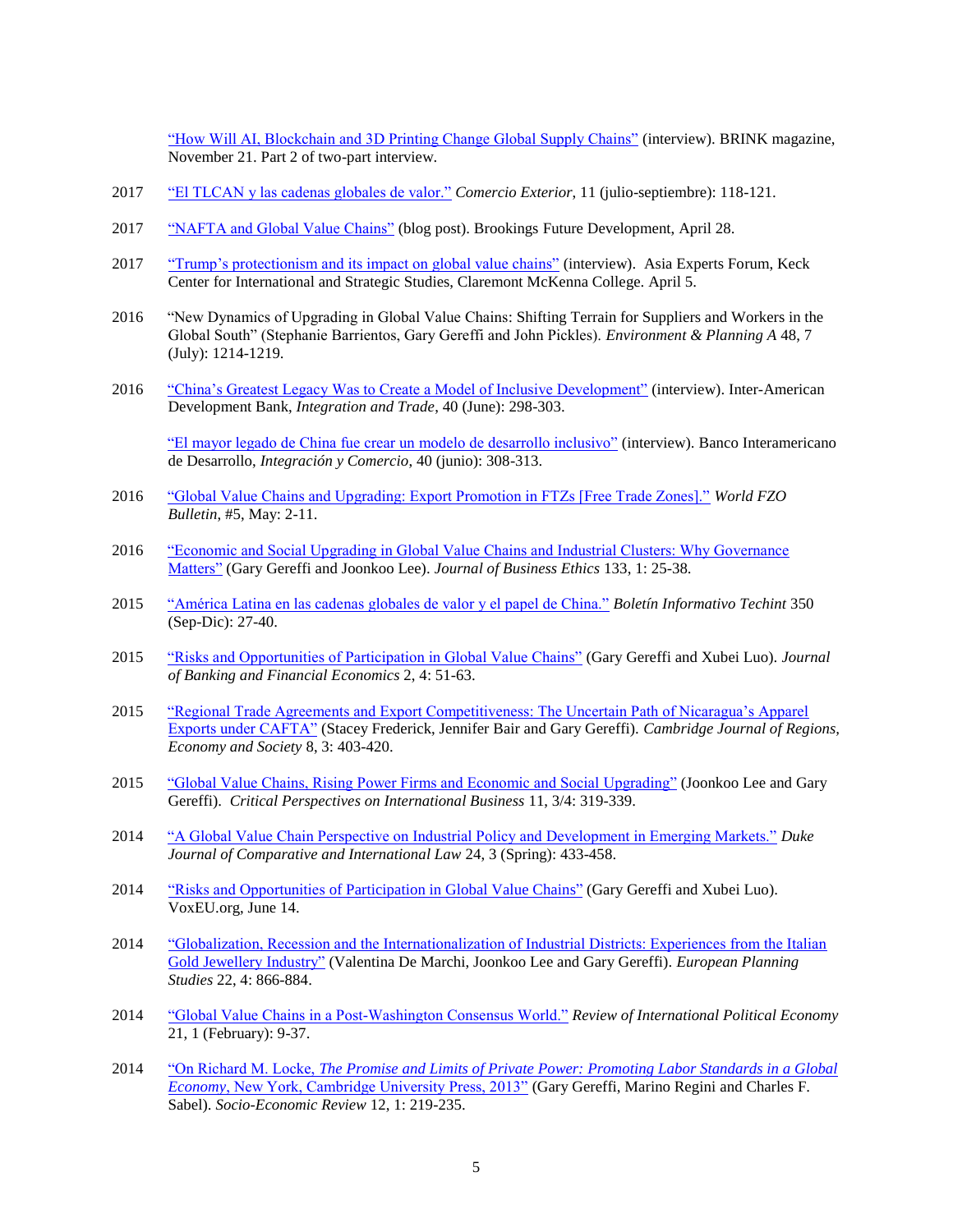- 2013 ["O Brasil nas cadeias globais de valor: implicações para a política industrial e de comércio"](http://www.funcex.org.br/downloadexterno/exclusivoautores/115_TSGGAGEZ.pdf.pdf) ["Brazil in Global Value Chains: Implications for Industrial Policy and Trade"] (Tim Sturgeon, Gary Gereffi, Andrew Guinn and Ezequiel Zylberberg). *Revista Brasileira de Comércio Exterior* 115 (Abril-Juhno): 26-41.
- 2013 New Democracy Forum: ["Can Global Brands Create Just Supply Chains? –](http://www.bostonreview.net/BR38.3/ndf_richard_locke_global_brands_labor_justice.php) Response: Governments in Big [Emerging Economies Can Pressure Foreign Companies."](http://www.bostonreview.net/BR38.3/ndf_richard_locke_global_brands_labor_justice.php) *Boston Review* 38, 3 (May/June): 21-22.
- 2013 "Economic and Social Upgrading and Workforce Development in the Apparel Global Value Chain." Korea Labor Institute, *International Labor Brief* 11, 4 (April): 18-28. See [KLI's English-language website](http://www.kli.re.kr/kli_ehome/publication/vew.ehome-100005?studyFieldSeq=5&ifEnDataExist=1&seq=7240) for the original version of the article in English.
- 2012 "Global Value Chains and Agrifood [Standards: Challenges and Possibilities for Smallholders in](http://www.pnas.org/content/109/31/12326.full.pdf+html)  [Developing Countries"](http://www.pnas.org/content/109/31/12326.full.pdf+html) (Joonkoo Lee, Gary Gereffi and Janet Beauvais). *Proceedings of the National Academy of Sciences* 109, 31 (July 31): 12326-12331. Part of [Special Feature on "Agriculture](http://www.pnas.org/content/109/31.toc)  [Development and Nutrition Security."](http://www.pnas.org/content/109/31.toc)
- 2012 ["Why the World Suddenly Cares About Global Supply Chains"](http://onlinelibrary.wiley.com/doi/10.1111/jscm.2012.48.issue-3/issuetoc) (Gary Gereffi and Joonkoo Lee). *Journal of Supply Chain Management* 48, 3 (July): 24-32.
- 2012 "Traveling Technologies: Societal Implications of Nanotechnology through the Global Value Chain" (Julie Dillemuth, Stacey Frederick, Rachel Parker, Gary Gereffi and Richard Appelbaum). *Journal of Nano Education* 3, 1: 1-9.
- 2011 ["Economic and Social Upgrading in Global Production Networks: A New Paradigm for a Changing](http://www.ilo.org/public/english/revue/download/pdf/150-3-4contents.pdf)  [World"](http://www.ilo.org/public/english/revue/download/pdf/150-3-4contents.pdf) (Stephanie Barrientos, Gary Gereffi and Arianna Rossi). *International Labour Review* 150, 3-4: 319-340.
- 2011 "Global Value Chains and International Competition." *The Antitrust Bulletin* 56, 1: 37-56.
- 2011 ["Stagnating Industrial Employment in Latin America"](http://wox.sagepub.com/content/38/2/179) (David Brady, Yunus Kaya and Gary Gereffi). *Work and Occupations* 38, 2: 179-220.
- 2011 "Traveling Technologies: Societal Implications of Nanotechnology through the Global Value Chain" (Julie Dillemuth, Stacey Frederick, Rachel Parker, Gary Gereffi and Richard Appelbaum). *Journal of Nano Education*, Vol. 3, Nos. 1-2: 36-44.
- 2011 "Upgrading and Restructuring in the Global Apparel Value Chain: Why China and Asia Are Outperforming Mexico and Central America" (Stacey Frederick and Gary Gereffi). [Special issue of](http://www.inderscience.com/browse/index.php?journalID=240&year=2011&vol=4&issue=1/2/3)  *[International Journal of Technological Learning, Innovation and Development](http://www.inderscience.com/browse/index.php?journalID=240&year=2011&vol=4&issue=1/2/3)* on "Shifting End Markets and Upgrading Prospects in Global Value Chains" (IJTLID), Vol. 4, Nos. 1/2/3: 67-95.
- 2011 "The Offshore Services Value Chain: Upgrading Trajectories in Developing Countries" (Karina Fernandez-Stark, Penny Bamber and Gary Gereffi). Special issue of *[International Journal of Technological Learning,](http://www.inderscience.com/browse/index.php?journalID=240&year=2011&vol=4&issue=1/2/3)  [Innovation and Development](http://www.inderscience.com/browse/index.php?journalID=240&year=2011&vol=4&issue=1/2/3)* on "Shifting End Markets and Upgrading Prospects in Global Value Chains" (IJTLID), Vol. 4, Nos. 1/2/3: 206-234.
- 2010 ["Regulation and Economic Globalization: Prospects and Limits of Private Governance"](http://www.bepress.com/bap/vol12/iss3/art11/) (Frederick Mayer and Gary Gereffi). *Business and Politics:* Vol. 12: Iss. 3, Article 11.
- 2010 ["China y México en la economía global: trayectorias de desarrollo divergentes en una era de crisis](http://www.jstor.org/action/showPublication?journalCode=forointe)  [económica."](http://www.jstor.org/action/showPublication?journalCode=forointe) Foro Internacional 3-4 (201-202): 778-807.
- 2010 ["Sustainable Product Indexing: Navigating the Challenge of](http://www.ecologyandsociety.org/vol15/iss3/art8/) Ecolabeling" (Jay S. Golden, Kevin J. Dooley, J. M. Anderies, B. H. Thompson, Gary Gereffi and Lincoln Pratson). *Ecology and Society* 15, 3: 8.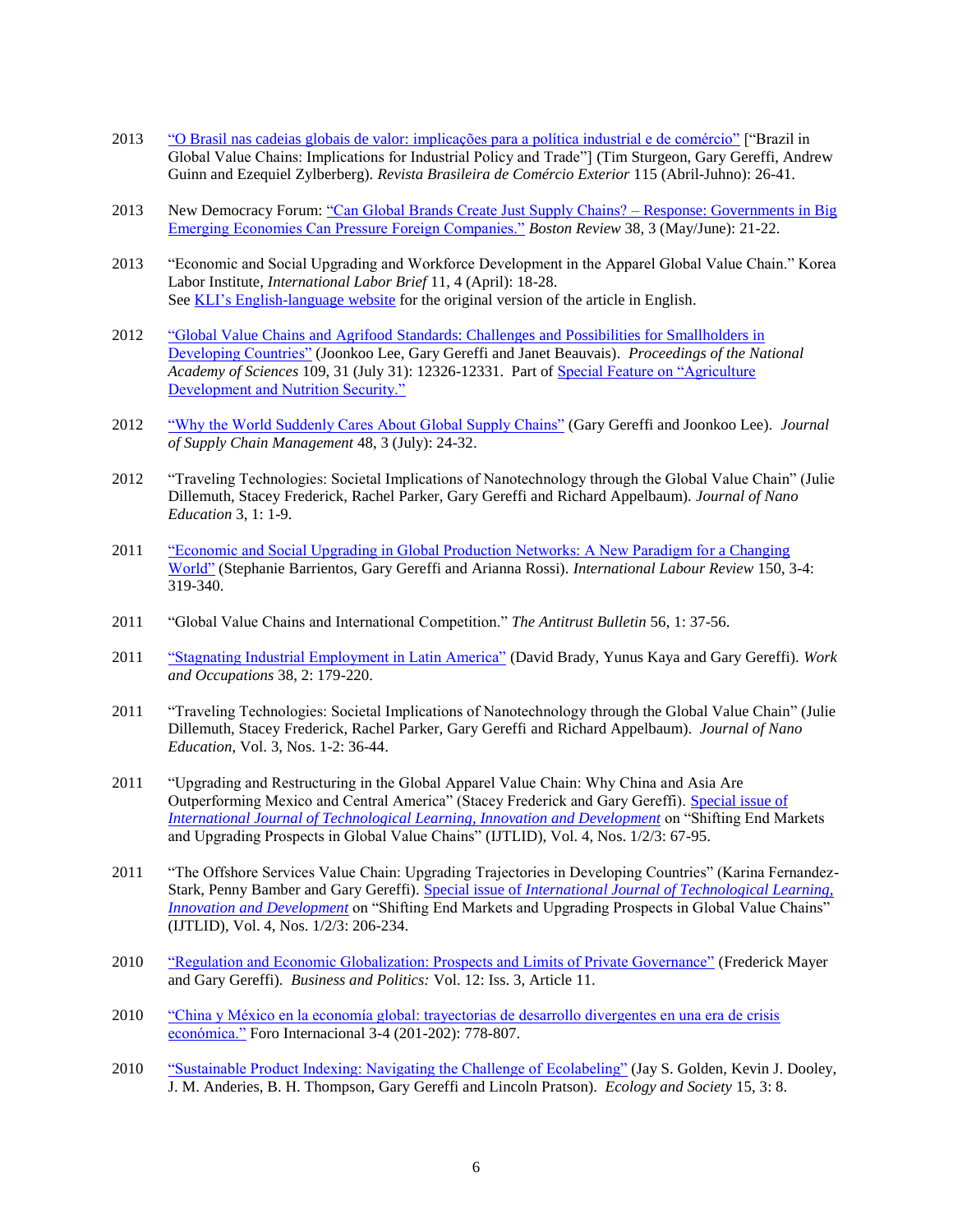Reprinted: *Science for Environment Policy* (the European Commission's environmental news service for policy makers), January 2011.

- 2010 "How Many Highly Skilled Foreign-Born Are Waiting in Line for U.S. Legal Permanent Residence?" (Guillermina Jasso, Vivek Wadhwa, Gary Gereffi, Ben Rissing and Richard Freemen). *International Migration Review* 44, 2 (Summer): 477-498.
- 2010 "The Prospects for Mexico in the North American Automotive Industry: A Global Value Chain Perspective" (Timothy Sturgeon, Gary Gereffi, Kimberly B. Rogers and Karina Fernandez-Stark). *Actes du GERPISA*, No. 42 (March): 11-22.
- 2009 ["Measuring Success in the Global Economy: International Trade, Industrial Upgrading and Business](http://www.unctad.org/en/docs/diaeiia200910a1_en.pdf)  [Function Outsourcing in Global Value Chains"](http://www.unctad.org/en/docs/diaeiia200910a1_en.pdf) (Timothy J. Sturgeon and Gary Gereffi). *Transnational Corporations* 18, 2: 1-35.

Reprinted: Pp. 249-280 in Carlo Pietrobelli and Rajah Rasiah (eds.), *Evidence-based Development Economics: Essays in Honor of Sanjaya Lall*. Kuala Lumpur, Malaysia: University of Malaya Press, 2012.

- 2009 ["US-based Food and Agricultural Value Chains and Their Relevance to Healthy Diets"](http://dx.doi.org/10.1080/19320240903321276) (Gary Gereffi, Joonkoo Lee and Michelle Christian). *Journal of Hunger and Environmental Nutrition* 4, 3: 357-374. Special issue on "Food Systems and Public Health: Linkages to Achieve Healthier Diets and Healthier Communities."
- 2009 ["The Impacts of Wal-Mart: The Rise and Consequences of the World's Dominant Retailer"](http://arjournals.annualreviews.org/eprint/QgubyPpNw6NT3uzIf5r2/full/10.1146/annurev-soc-070308-115947) (Gary Gereffi and Michelle Christian). *Annual Review of Sociology* 35: 573-591.
- 2009 ["The American Brain Drain and Asia"](http://japanfocus.org/-Alex-Salkever/3112) (Vivek Wadhwa, Gary Gereffi and Alex Salkever). *The Asia Pacific Journal*, Vol. 14-1-09, April 4.
- 2009 "Development Models and Industrial Upgrading in China and Mexico." *European Sociological Review* 25, 1 (February): 37-51.
- 2009 "Globalisation of the Automotive Industry: Main Features and Trends" (Timothy J. Sturgeon, Olga Memodovic, Johannes Van Biesebroeck and Gary Gereffi). *International Journal of Technological Learning, Innovation and Development* 2, 1-2: 7-24.
- 2009 "The North American Automotive Value Chain: Canada's Role and Prospects" (Timothy J. Sturgeon, Johannes Van Biesebroeck and Gary Gereffi). *International Journal of Technological Learning, Innovation and Development* 2, 1-2: 25-52.
- 2008 "Textile and Apparel Firms in Turkey and Bulgaria: Exports, Local Upgrading and Dependency" (Evgeni Evgeniev and Gary Gereffi). *Economic Studies* 17, 3: 148-179. [Journal published in Bulgaria.]
- 2008 "Value Chains, Networks and Clusters: Reframing the Global Automotive Industry" (Timothy Sturgeon, Johannes Van Biesebroeck and Gary Gereffi). *Journal of Economic Geography* 8, 3: 297-321.

Reprinted: [ITEC Working Paper Series](http://www.itec.doshisha-u.jp/) (March 2008), Institute for Technology, Enterprise and Competitiveness (ITEC), Doshisha University, Kyoto, Japan.

- 2008 "Skilled Immigration and Economic Growth" (Vivek Wadhwa, AnnaLee Saxenian, Ben Rissing and Gary Gereffi). *Applied Research in Economic Development* 5, 1: 8-14.
- 2008 "Getting the Numbers Right: International Engineering Education in the United States, China, and India" (Gary Gereffi, Vivek Wadhwa, Ben Rissing and Ryan Ong). *Journal of Engineering Education* 97, 1: 13- 25.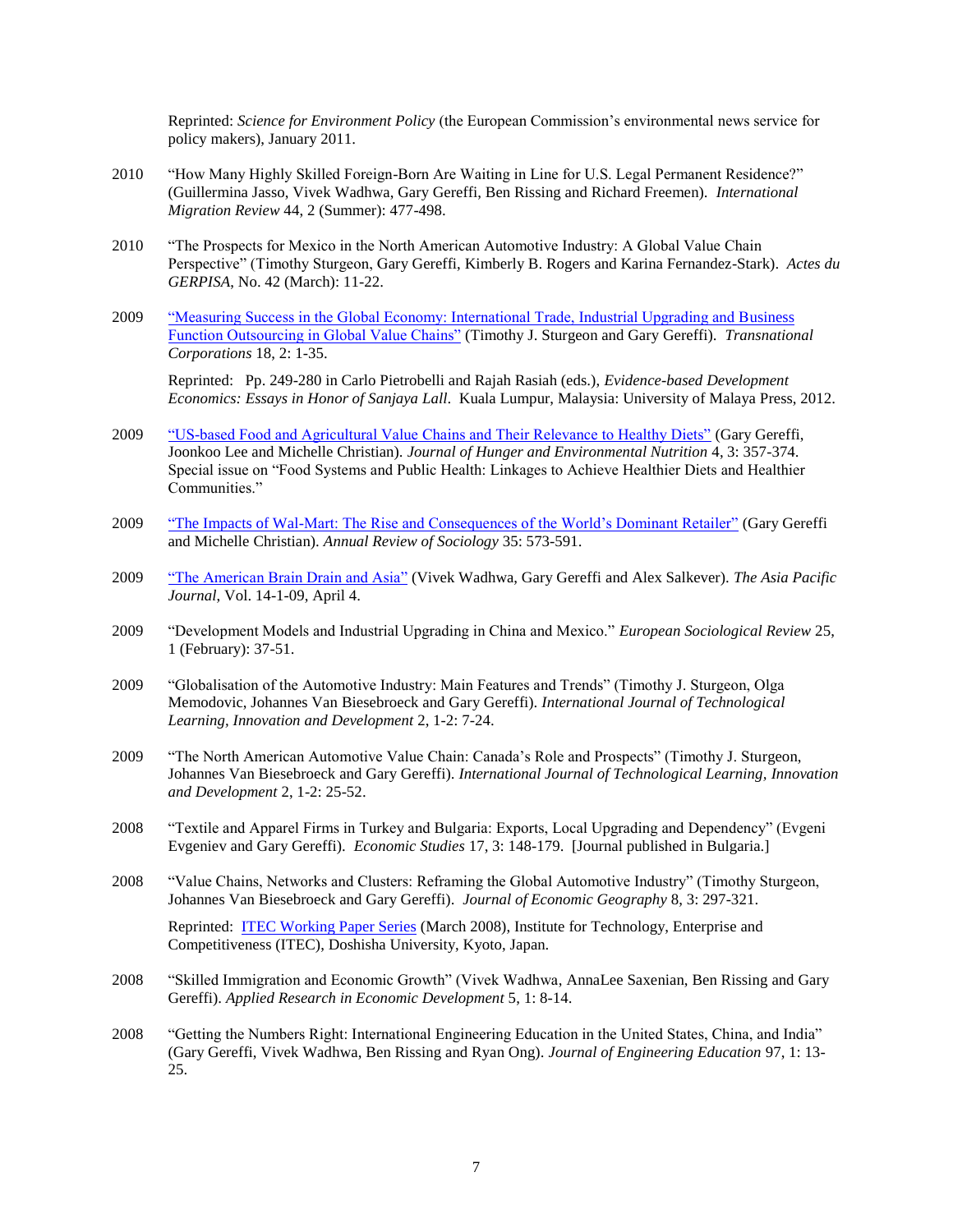Translated (Chinese): *Research in Higher Education of Engineering*, Serial No. 117, No. 4 (2009): 1-2. Huazhong University of Science and Technology, Wuhan, China.

- 2007 ["North Carolina in the Global Economy: A Value Chain Perspective on the State's Leading Industries"](http://www.tx.ncsu.edu/jtatm/volume5issue4/global_economy.html) (Gary Gereffi, Ryan Denniston and Mike Hensen). *Journal of Textile and Apparel, Technology and Management* 5, 4 (Fall).
- 2007 ["Where the Engineers Are"](http://www.issues.org/23.3/) (Vivek Wadhwa, Gary Gereffi, Ben Rissing and Ryan Ong). *Issues in Science and Technology* 23, 3 (Spring): 73-84.
- 2007 "Promessa e desafios do desenvolvimento." *Tempo Social* [revista de sociologia da Universidade de São Paulo, Brazil] 19, 1 (junho): 233-248.
- 2007 ["Wal-Mart in China"](http://www.hcs.harvard.edu/~hapr/winter07_gov/index.html) (Gary Gereffi and Ryan Ong). *Harvard Asia Pacific Review* 9, 1 (Winter): 46-49.
- 2006 "Explaining Turkey's Emergence and Sustained Competitiveness as a Full-Package Supplier of Apparel" (Binnur Neidik and Gary Gereffi). *Environment and Planning A* 38, 12: 2285-2303.
- 2005 "The Governance of Global Value Chains" (Gary Gereffi, John Humphrey and Timothy Sturgeon). *Review of International Political Economy* 12, 1 (February): 78-104.

Reprinted: Pp. 5-30 in *Sociological Problems*, Quarterly Journal of the Institute of Sociology, Bulgarian Academy of Science. Special Issue, "Changes of Work and Knowledge-Based Society" (edited by Rumiana Stoilova and Vassil Kirov). Vol. 39, 2007.

Translated (Chinese): "Quanqiu jiazhilian zhili yanjiu" (The governance of global value chains). *Comparative Studies*, Vol. 29, March 2007, pp. 157-176.

Translated (Italian): "La gestione delle catene di valore globali." Pp. 55-83 in Giuseppe Tattara, Giancarlo Corò, and Mario Volpe (eds.), *Andarsene per continuare a crescere: La delocalizzazione internazionale come strategia competitiva*. Rome, Italy: Carocci editore, 2006.

- 2003 "The International Competitiveness of Asian Economies in the Global Apparel Commodity Chain." *International Journal of Business and Society* 4, 2 (July): 71-110.
- 2003 "Upgrading, Uneven Development, and Jobs in the North American Apparel Industry" (Jennifer Bair and Gary Gereffi). *Global Networks* 3, 2 (April): 143-169.

Reprinted: Pp. 58-87 in William Milberg (ed.), *Labor and the Globalization of Production: Causes and Consequences of Industrial Upgrading* (New York: Palgrave Macmillan, 2004).

- 2002 "Prospects for Industrial Upgrading by Developing Countries in the Global Apparel Commodity Chain." *International Journal of Business and Society* 3, 1 (January): 27-60.
- 2001 "Local Clusters in Global Chains: The Causes and Consequences of Export Dynamism in Torreon's Blue Jeans Industry" (Jennifer Bair and Gary Gereffi). *World Development* 29, 11 (November): 1885-1903.

Translated and updated (Spanish): "Los conglomerados locales en las cadenas globales: la industria maquiladora de confección en Torreón, México" (Jennifer Bair and Gary Gereffi). *Comercio Exterior* 53, 4 (abril de 2003): 338-355.

- 2001 ["Global Sourcing in the U.S. Apparel Industry"](http://www.soc.duke.edu/~ggere/web/gereffi_global_sourcing_in_us_apparel.pdf) (Gary Gereffi). *Journal of Textile and Apparel, Technology and Management* 2, 1 (Fall).
- 2001 "The NGO-Industrial Complex" (Gary Gereffi, Ronie Garcia-Johnson and Erika Sasser). *Foreign Policy*, 125 (July-August): 56-65.

Translated and reprinted (Italian): "El contratto con i dinosauri." *La Stampa* [Italy], no. 10 (agosto 2001): 28-32.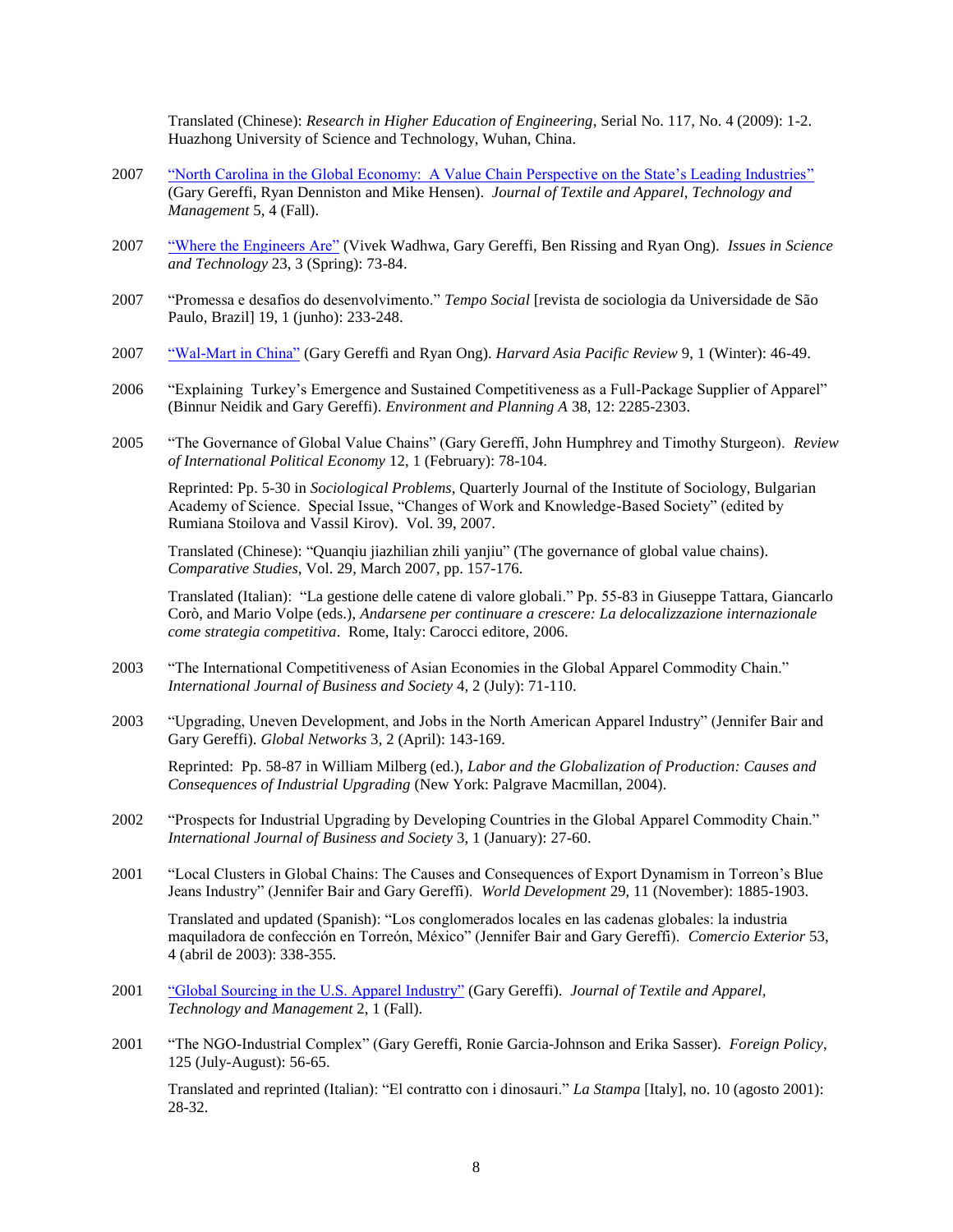2001 "Beyond the Producer-driven/Buyer-driven Dichotomy: The Evolution of Global Value Chains in the Internet Era." *IDS Bulletin* 32, 3 (July): 30-40.

Revised and reprinted: "The Evolution of Global Value Chains in the Internet Era." Pp. 19-34 in Andrea Goldstein and David O'Connor (eds.), *Electronic Commerce for Development* (Paris: Development Centre of the Organisation for Economic Co-operation and Development, 2002).

- 2001 "Globalisation, Value Chains and Development" (Gary Gereffi, John Humphrey, Raphael Kaplinsky and Timothy J. Sturgeon). *IDS Bulletin* 32, 3 (July): 1-8.
- 2001 "Shifting Governance Structures in Global Commodity Chains, with Special Reference to the Internet." *American Behavioral Scientist* 44, 10 (June): 1616-1637.
- 2001 "Las cadenas productivas como marco analítico para la globalización." *Problemas del Desarrollo* [Universidad Nacional Autónoma de México, Mexico City, Mexico] 32, 125 (abril-junio): 9-37.
- 2000 "India's Apparel Exports: The Challenge of Global Markets" (K.V. Ramaswamy and Gary Gereffi). *The Developing Economies* [Tokyo, Japan] 38, 2 (June): 186-210.
- 2000 "The Transformation of the North American Apparel Industry: Is NAFTA a Curse or a Blessing?" *Integration and Trade* 4, 11 (May-August): 47-95.
- 2000 "Torreón's Blue Jeans Boom: Exploring La Laguna's Full Package Solution" (Gary Gereffi and Martha A. Martinez). *Bobbin* 41, 8 (April): 44-54.

Translated and reprinted (Spanish): "El auge del blue jean en Torreón: Explorando la evolución de La Laguna al paquete completo" (Gary Gereffi and Martha Argelia Martínez). *La Bobina* 32, 2 (marzo/abril 2000): 16-21.

1999 "International Trade and Industrial Upgrading in the Apparel Commodity Chain." *Journal of International Economics* 48, 1 (June): 37-70.

Translated and reprinted (Spanish): "Globalización, cadenas productivas y pasaje de naciones a eslabonamientos superiores. El caso de la industria internacional del vestido." Pp. 89-134 in Jorge Basave, Alejandro Dabat, Carlos Morera, Miguel Ángel Rivera Ríos, and Francisco Rodríguez (eds.), *Globalización y alternativas incluyentes para el siglo XXI* (México, DF: Instituto de Investigaciones Económicas, Universidad Nacional Autónoma de México, 2002).

- 1998 "U.S. Companies Eye NAFTA's Prize" (Gary Gereffi and Jennifer Bair). *Bobbin* 39, 7 (March): 26-35. Translated and reprinted (Spanish): "En búsqueda del desarrollo integrado en México: Del ensamble al 'paquete completo' en la industria exportadora de la confección." *Trabajo* [Mexico City, Mexico] 1, 2 (julio-diciembre 1998): 155-168.
- 1998 "India's Apparel Sector in the Global Economy: Catching Up or Falling Behind?" (K.V. Ramaswamy and Gary Gereffi). *Economic and Political Weekly* [New Delhi, India] 33, 3 (January 17): 122-130.
- 1997 "Global Shifts, Regional Response: Can North America Meet the Full-Package Challenge?" *Bobbin* 39, 3 (November): 16-31.
- 1997 "Competitividade e redes na cadeia produtiva do vestuário na América do Norte." *Revista Latinoamericana de Estudos do Trabalho* [Sao Paulo, Brazil] 3, 6: 101-127.
- 1996 "Global Commodity Chains: New Forms of Coordination and Control Among Nations and Firms in International Industries." *Competition & Change* 1, 4: 427-439.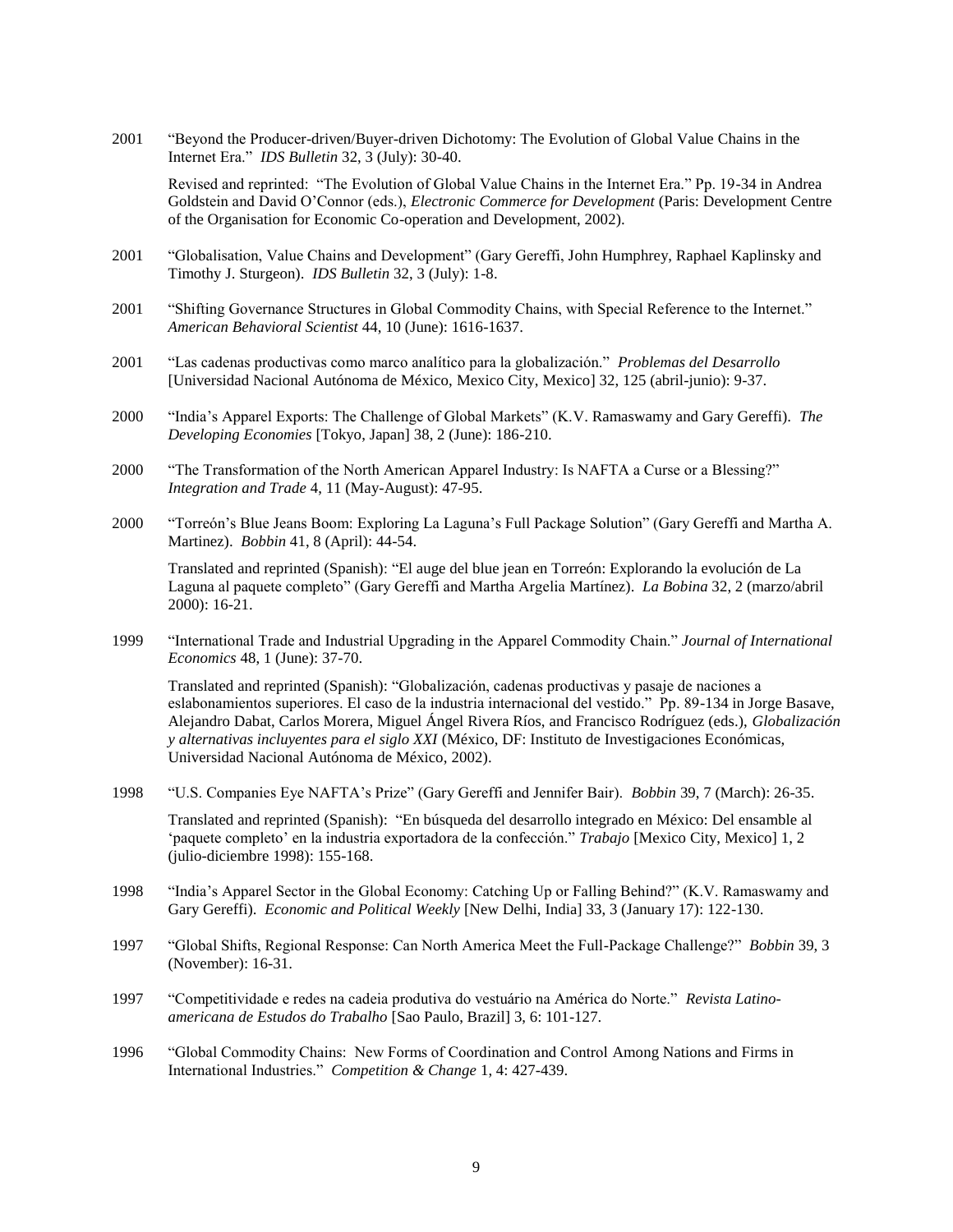1996 "Commodity Chains and Regional Divisions of Labor in East Asia." *Journal of Asian Business* 12, 1: 75- 112.

Reprinted: Pp. 93-124 in Eun Mee Kim (ed.), *The Four Asian Tigers: Economic Development and the Global Political Economy* (San Diego, CA: Academic Press, 1998).

- 1996 "Latin America in the Global Economy: Running Faster to Stay in Place" (Gary Gereffi and Lynn Hempel). *NACLA Report on the Americas* 29, 4 (January / February): 18-27.
- 1996 "Globalization's Winners and Losers." *Global Perspective* 8, 2 (Spring): 4-7.
- 1995 "State Policies and Industrial Upgrading in East Asia." *Revue d'économie industrielle* 71: 79-90. [Paris, France]

Reprinted: Pp. 161-174 in David B. Audretsch (ed.), *Industrial Policy and Competitive Advantage*, Vol. 3 (Northampton, MA: Edward Elgar Publishing, 1998).

- 1994 "The Informal Economy in East Asian Development" (Lu-Lin Cheng and Gary Gereffi). *International Journal of Urban and Regional Research* 18, 2 (June): 194-219.
- 1992 "Regional Paths of Development" (Gary Gereffi and Stephanie Fonda). *Annual Review of Sociology* 18: 419-448. Reprinted: In Bryan Roberts, Charles Wood and Bob Cushing (eds.), *The Sociology of Development* (Cheltenham, England: Edward Elgar Publishing, 1995).
- 1991 "The 'Old' and 'New' Maquiladora Industries in Mexico: What Is Their Contribution to National Development and North American Integration?" *Nuestra economía* 2, 8 (May-August): 39-63.

Translated and reprinted (Spanish): Pp. 239-271 in Gustavo Vega (ed.), *Liberación económica y libre comercio en América del Norte: Consideraciones políticas, sociales y culturales* (México, D.F.: El Colegio de México, 1993).

- 1991 "Comment" on Ledivina V. Cariño, "Social Dimensions of Philippine Industrialization." *Regional Development Dialogue* 12, 1 (Spring): 194-197.
- 1990 "International Economics and Domestic Policies." *Current Sociology* 38, 2/3 (Autumn/Winter): 231-258.

Translated and reprinted (Italian): Pp. 213-242 in Alberto Martinelli and Neil J. Smelser (eds.), *Sociologia economica* (Bologna, Italy: Società editrice il Mulino, 1995).

Reprinted: Pp. 231-258 in Alberto Martinelli and Neil J. Smelser (eds.), *Economy and Society: Overviews in Economic Sociology* (Newbury Park, CA: Sage Publications, 1990).

- 1990 "Big Business and the State: East Asia and Latin America Compared." *Asian Perspective* 14, 1 (Spring-Summer): 5-29.
- 1989 "Rethinking Development Theory: Insights from East Asia and Latin America." *Sociological Forum* 4, 4 (Fall): 505-533.

Revised and reprinted: Pg. 26-56 in A. Douglas Kincaid and Alejandro Portes (eds.), *Comparative National Development: Society and Economy in the New Global Order* (Chapel Hill, NC: University of North Carolina Press, 1994).

Translated and reprinted (Spanish): Pp. 79-123 in Julio Echeverría (ed.), *Flexibilidad y nuevos modelos productivos* (Quito, Ecuador: Editores Unidos NARIZ DEL DIABLO, 1994).

Translated and reprinted (Spanish): Pp. 49-96 in Alejandro Portes and A. Douglas Kincaid (eds.), *Teorías del desarrollo nacional* (San José, Costa Rica: Editorial Universitaria Centroamericana, 1990).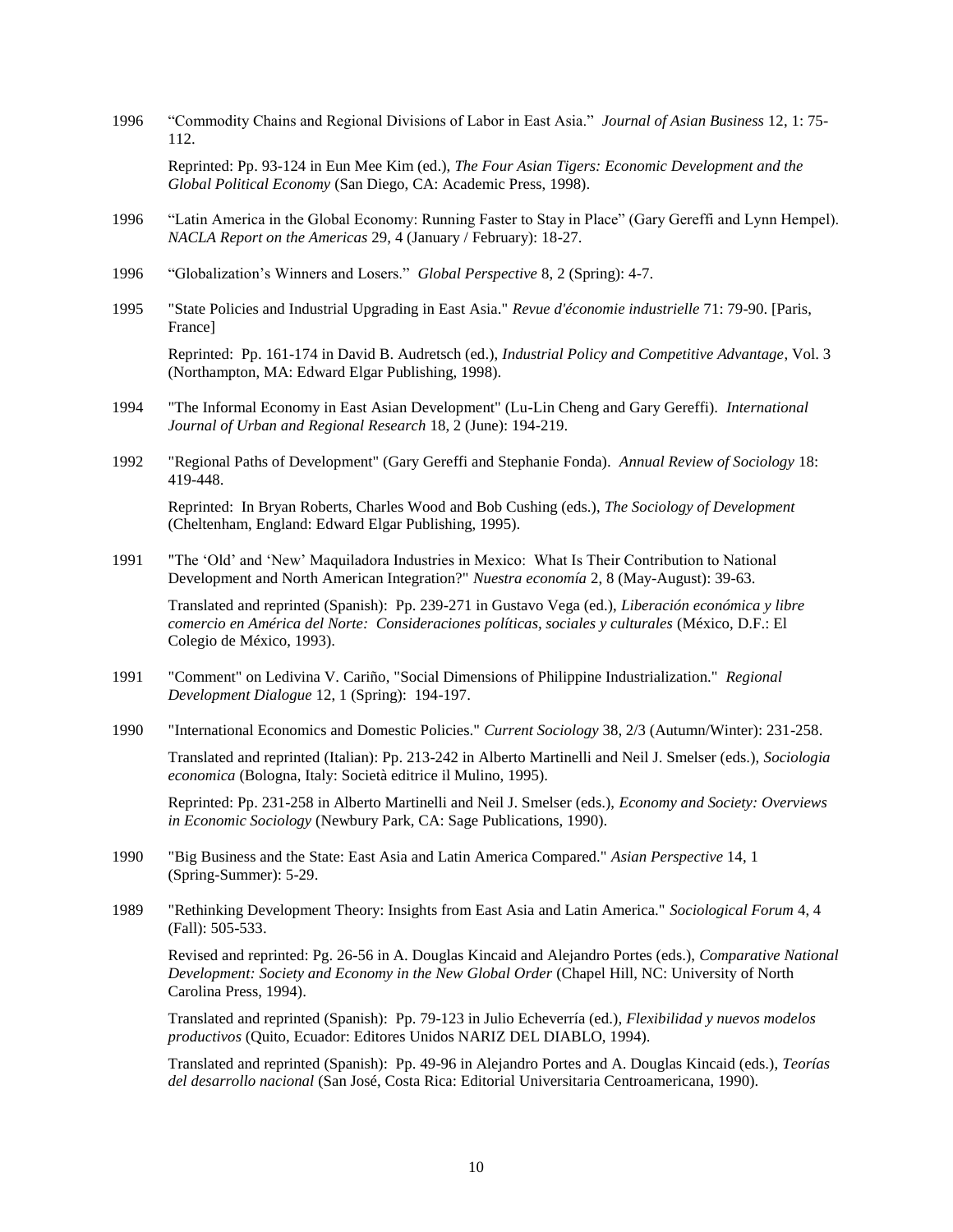Translated and revised (Spanish): "Repensando la teoría del desarrollo: experiencias del este de Asia y América Latina." *Foro internacional* 30, 1 (julio-septiembre, 1989): 36-65.

1989 "Development Strategies and the Global Factory." *The Annals* of the American Academy of Political and Social Science, 505 (September): 92-104.

Translated and reprinted (French): "La perturbation NPI. Des stratégies de développement à reconsidérer." *Espaces Temps* [Paris, France] 45-46 (1991): 17-26.

Reprinted: In *Economic Impact* (Number 70, 1990), pp. 51-57. A quarterly review of economics published and distributed in more than 100 countries (excluding the United States) by the U.S. Information Agency. About 65,000 copies are printed in English, Spanish, and Portuguese.

- 1989 "Los nuevos desafíos de la industrialización: observaciones sobre el Sudeste Asiático y Latinoamérica." *Pensamiento Iberoamericano*, 16 (julio-diciembre): 205-234.
- 1988 "La restructuración industrial en América Latina y Asia Oriental." *Foro internacional* 28, 3 (enero-marzo): 333-366.
- 1987 "Determinants of Development Strategies in Latin America and East Asia" (Gary Gereffi and Donald Wyman). *Pacific Focus* 2, 1 (March): 5-33.
- 1984 ["Power and Dependency in an Interdependent World: A Guide to Understanding the Contemporary Global](http://booksandjournals.brillonline.com/content/journals/10.1163/156854284x00070)  [Crisis."](http://booksandjournals.brillonline.com/content/journals/10.1163/156854284x00070) *International Journal of Comparative Sociology* 25, 1 & 2 (March-June): 91-113.
- 1983 "Producción y comercialización de medicamentos básicos en América Latina y el Caribe: algunas experiencias nacionales y subregionales." *Comercio exterior* 33, 11 (noviembre): 1008-1017.
- 1983 "La industria farmacéutica mundial y sus efectos en América Latina." *Comercio exterior* 33, 10 (octubre): 879-893.

Reprinted: In Mexico City's daily newspaper *El Día*, December 7, 8, and 9, 1983.

- 1982 "La internacionalización y la estructura de la industria farmacéutica mundial." *Economía de América Latina* 9 (2nd Semester): 219-228.
- 1981 "Transnational Corporations, Dependent Development, and State Policy in the Semiperiphery: A Comparison of Brazil and Mexico" (Gary Gereffi and Peter Evans). *Latin American Research Review* 16, 3: 31-64.

Reprinted: In Peter Buckley and Pervez Ghauri (eds.), *Multinational Enterprises & Emerging Markets: Managing Increasing Interdependence* (Orlando, FL: Dryden Press Ltd., 1997).

Reprinted: Pp. 203-235 in James L. Dietz (ed.), *Latin America's Economic Development: Confronting Crisis*, Second Edition (Boulder, CO: Lynne Rienner Publishers, 1995).

Reprinted: In Stephan Haggard (ed.), *The International Political Economy and the Developing Countries*, Vol. II (Cheltenham, England: Edward Elgar Publishing, 1995).

Reprinted: Pp. 159-190 in James L. Dietz and James H. Street (eds.), *Latin America's Economic Development: Institutionalist and Structuralist Perspectives* (Boulder, CO: Lynne Rienner Publishers, 1987).

- 1980 "Inversión extranjera y desarrollo dependiente: una comparación entre Brasil y México" (Peter Evans and Gary Gereffi). *Revista mexicana de sociología* 42, 1 (enero-marzo): 9-70.
- 1978 "Drug Firms and Dependency in Mexico: The Case of the Steroid Hormone Industry." *International Organization* 32, 1 (Winter): 237-286.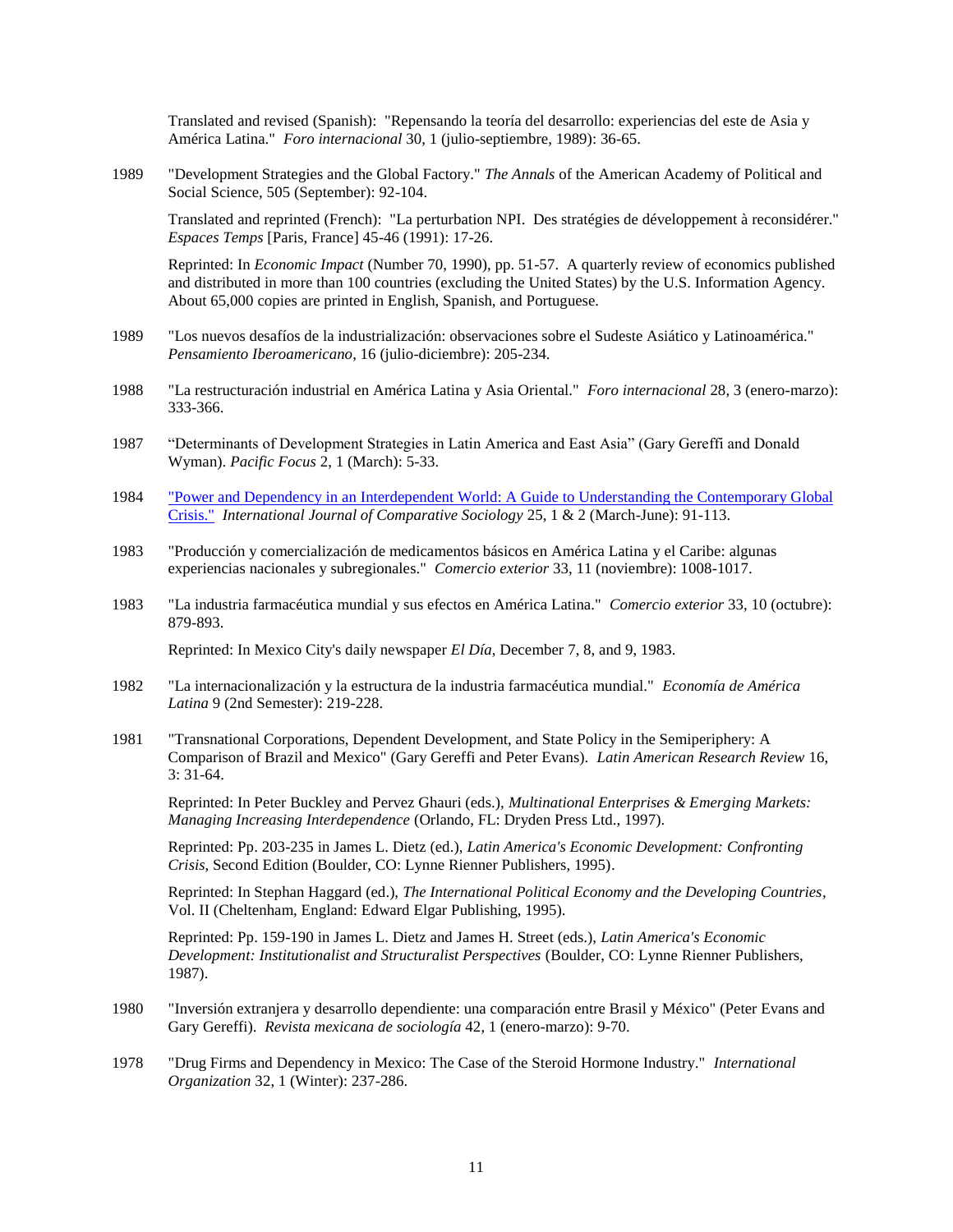Translated and reprinted (Spanish): Pp. 353-416 in Fernando Fajnzylber (ed.), *Industrialización e internacionalización en la América Latina*, Vol. II (México, D.F.: Fondo de Cultura Económica, 1981).

1977 "Los oligopolios internacionales, el estado y el desarrollo industrial en México: el caso de la industria de hormonas esteroides." *Foro internacional* 17, 4 (abril-junio): 490-541.

Reprinted: Pp. 217-264 in Viviane B. de Márquez (ed.), *Dinámica de la empresa mexicana: perspectivas políticas, económicas y sociales* (México, D.F.: El Colegio de México, 1979).

1970 "Community Power in an Unincorporated Town." *Sociological Focus* 3, 4 (Summer): 41-65.

### **Book Chapters:**

- 2020 ["Global Value Chains, Industrial Hubs and Economic Development in the 21](https://www.oxfordhandbooks.com/view/10.1093/oxfordhb/9780198850434.001.0001/oxfordhb-9780198850434-e-53)st Century" (with Xinyi Wu). Pp. 1049-1068 in Arkebe Oqubay and Justin Lifu Lin (eds.), *The Oxford Handbook of Industrial Hubs and Economic Development*. Oxford, UK: Oxford University Press.
- 2020 "Global Value Chains, Development and Emerging Economies." Pp. 125-158 in Peter Lund-Thomsen, Michael Wendelboe Hansen and Adam Lingreen (eds.), *Business and Development Studies: Issues and Perspectives* (New York: Routledge).
- 2019 "*Amazon and Alibaba*: Internet Governance, Business Models, and Internationalization Strategies" (Xinyi Wu and Gary Gereffi). Pp. 327-356 in Rob Van Tulder, Alain Verbeke, and Lucia Piscitello (eds.), *International Business in the Information and Digital Age*. Progress in International Business Research, Vol. 13. Bingley, UK: Emerald Publishing.

Outstanding Author Contribution – 2019; Emerald Publishing Awards for Excellence: [http://www.emeraldgrouppublishing.com/authors/literati/oac\\_2019.htm.](http://www.emeraldgrouppublishing.com/authors/literati/oac_2019.htm)

- 2019 "Introduction to the *Handbook on Global Value Chains*" (Stefano Ponte, Gary Gereffi and Gale Raj-Reichert). Pp. 1-27 in Stefano Ponte, Gary Gereffi and Gale Raj-Reichert (eds.), *Handbook on Global Value Chains* (Cheltenham, UK: Edward Elgar Publishing).
- 2019 "Global Value Chain Analysis: A Primer" (Second Edition) (Karina Fernandez-Stark and Gary Gereffi). Pp. 54-76 in Stefano Ponte, Gary Gereffi and Gale Raj-Reichert (eds.), *Handbook on Global Value Chains*, Chapter 2 (Cheltenham, UK: Edward Elgar Publishing).
- 2019 "Economic Upgrading in Global Value Chains." Pp. 240-254 in Stefano Ponte, Gary Gereffi and Gale Raj-Reichert (eds.), *Handbook on Global Value Chains*, Chapter 14 (Cheltenham, UK: Edward Elgar Publishing).
- 2019 "Local Clusters and Global Value Chains" (Eleonora Di Maria, Valentina De Marchi and Gary Gereffi). Pp. 403-416 in Stefano Ponte, Gary Gereffi and Gale Raj-Reichert (eds.), *Handbook on Global Value Chains*, Chapter 25 (Cheltenham, UK: Edward Elgar Publishing).
- 2019 "International Development Organizations and Global Value Chains" (Frederick Mayer and Gary Gereffi). Pp. 570-584 in Stefano Ponte, Gary Gereffi and Gale Raj-Reichert (eds.), *Handbook on Global Value Chains*, Chapter 35 (Cheltenham, UK: Edward Elgar Publishing).
- 2019 "Epilogue" (Gale Raj-Reichert, Gary Gereffi and Stefano Ponte). Pp. 585-590 in Stefano Ponte, Gary Gereffi and Gale Raj-Reichert (eds.), *Handbook on Global Value Chains*, (Cheltenham, UK: Edward Elgar Publishing).
- 2019 "The 'Lightness' of Industry 4.0 Lead Firms: Implications for Global Value Chains" (Lukas Brun, Gary Gereffi and James Zahn). Pp. 37-67 in Patrizio Bianchi, Clemente Ruiz Durán and Sandrine Labory (eds.),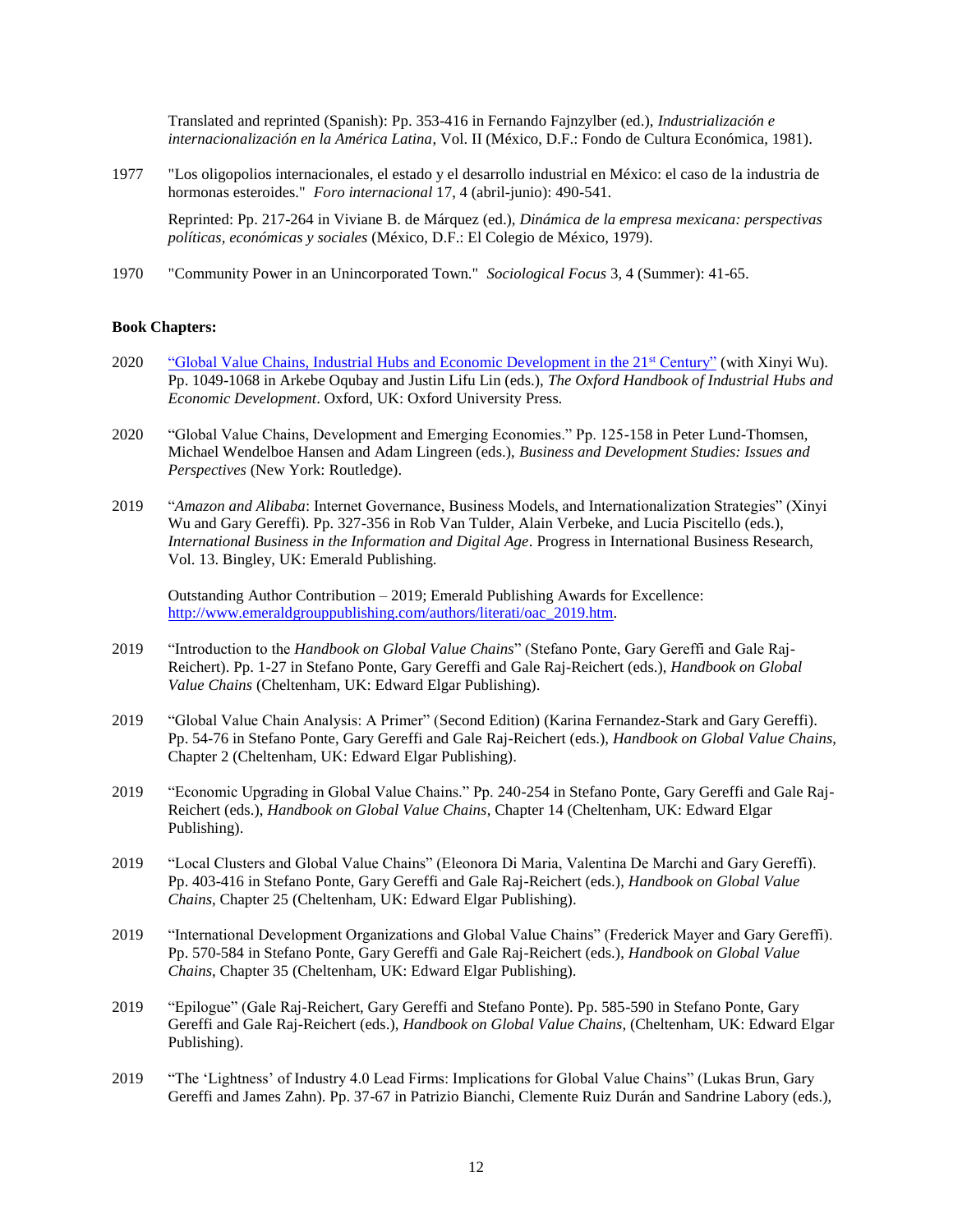*Transforming Industrial Policy for the Digital Age: Production, Territories and Structural Change*. Cheltenham, UK: Edward Elgar.

- 2018 "Tourism Global Value Chains and Africa" (Jack Daly and Gereffi Gereffi). Pp. 68-80 in Richard Newfarmer, John Page and Finn Tarp, *Industries Without Smokestacks: Industrialization in Africa Reconsidered*. Oxford, UK: Oxford University Press.
- 2018 "The Philippines: A Sequential Approach to Upgrading in Manufacturing Global Value Chains" (Penny Bamber, Jack Daly, Stacey Frederick and Gary Gereffi). Pp. 107-131 in Dev Nathan, Meenu Tewari and Sandip Sarkar (eds.), *Development with Global Value Chains: Upgrading and Innovation in Asia*. Cambridge, UK: Cambridge University Press.
- 2018 "Políticas de desarrollo productivo y escalamiento: la necesidad de vincular empresas, agrupamientos y cadenas de valor." Pp. 13-44 in Enrique Dussel Peters (ed.), *Cadenas Globales de Valor: Metodología, teoría y debates*. México, DF: Universidad Nacional Autónoma de México, Facultad de Economía, Centro de Estudios China-México.
- 2018 "Fast Food Value Chains and Childhood Obesity: A Global Perspective" (Michelle Christian and Gary Gereffi). Pp. 717-730 in Michael S. Freemark (ed.), *Pediatric Obesity: Etiology, Pathogenesis and Treatment*, 2nd edition. Cham, Switzerland: Humana Press, Springer International Publishing.
- 2018 "Industrial Districts, Clusters and Global Value Chains: Toward an Integrated Framework" (Valentina De Marchi, Eleonora Di Maria and Gary Gereffi). Pp. 1-17 in Valentina De Marchi, Eleonora Di Maria and Gary Gereffi (eds.), *Local Clusters in Global Value Chains: Linking Actors and Territories through Manufacturing and Innovation*. London: Routledge.
- 2018 "Evolutionary Trajectories of Industrial Districts in Global Value Chains" (Valentina De Marchi, Gary Gereffi and Roberto Grandinetti). Pp. 33-50 in De Marchi, Di Maria and Gereffi (eds.), *Local Clusters in Global Value Chains*.
- 2018 "New Frontiers for Competitiveness and Innovation in Cluster and Value-Chain Research" (Valentina De Marchi, Eleonora Di Maria and Gary Gereffi). Pp. 213-225 in De Marchi, Di Maria and Gereffi (eds.), *Local Clusters in Global Value Chains*.
- 2017 "Global Value Chains, Productive Development Policies and Job Creation." Pp. 105-134 in José Manuel Salazar-Xirinachs and Jorge Cornick (eds.), *[The Lima Brainstorming Sessions: Productive Development](http://www.ilo.org/americas/sala-de-prensa/WCMS_601667/lang--en/index.htm)  [Policies, Inclusive Growth and Job Creation](http://www.ilo.org/americas/sala-de-prensa/WCMS_601667/lang--en/index.htm)*. ILO Americas Technical Reports, 2017/9. Lima, Peru: International Labour Organization (ILO), Regional Office for Latin America and the Caribbean.
- 2017 ["Cadenas globales de valor, desarrollo y economías emergentes."](http://www.iiec.unam.mx/publicaciones/libros_electronicos/innovaci%C3%B3n-y-desarrollo-una-mirada-global-para-entender-las) Pp. 72-132 in Jorge Basave and Jorge Carrillo (eds.), *Innovación y desarrollo: Una mirada global para entender a las multinacionales en América Latina*. México, D.F.: UNAM, IIE and COLEF.
- 2016 "Social Upgrading in Mobile Phone GVCs: Firm-level Comparisons of Working Conditions and Labor Rights" (Joonkoo Lee, Gary Gereffi and Sang-Hoon Lee). Pp. 315-352 in Dev Nathan, Meenu Tewari and Sandip Sarkar (eds.), *Labour in Global Value Chains in Asia*. Cambridge, UK: Cambridge University Press.
- 2016 "Assessing the Risks and Opportunities of Participation in Global Value Chains" (Gary Gereffi and Xubei Luo). Pp. 152-170 in Richard Appelbaum and Nelson Lichtenstein (eds.), *Achieving Workers' Rights in the Global Economy*. Ithaca, NY: Cornell University Press.
- 2016 "Remanufacturing Services in the Construction Machinery Value Chain" (Katherine Tait and Gary Gereffi). Pp. 627-667 in Patrick Low and Gloria O. Pasadilla (eds.), *Services in Global Value Chains: Manufacturing-Related Services*. Singapore: Asia-Pacific Economic Cooperation and World Scientific.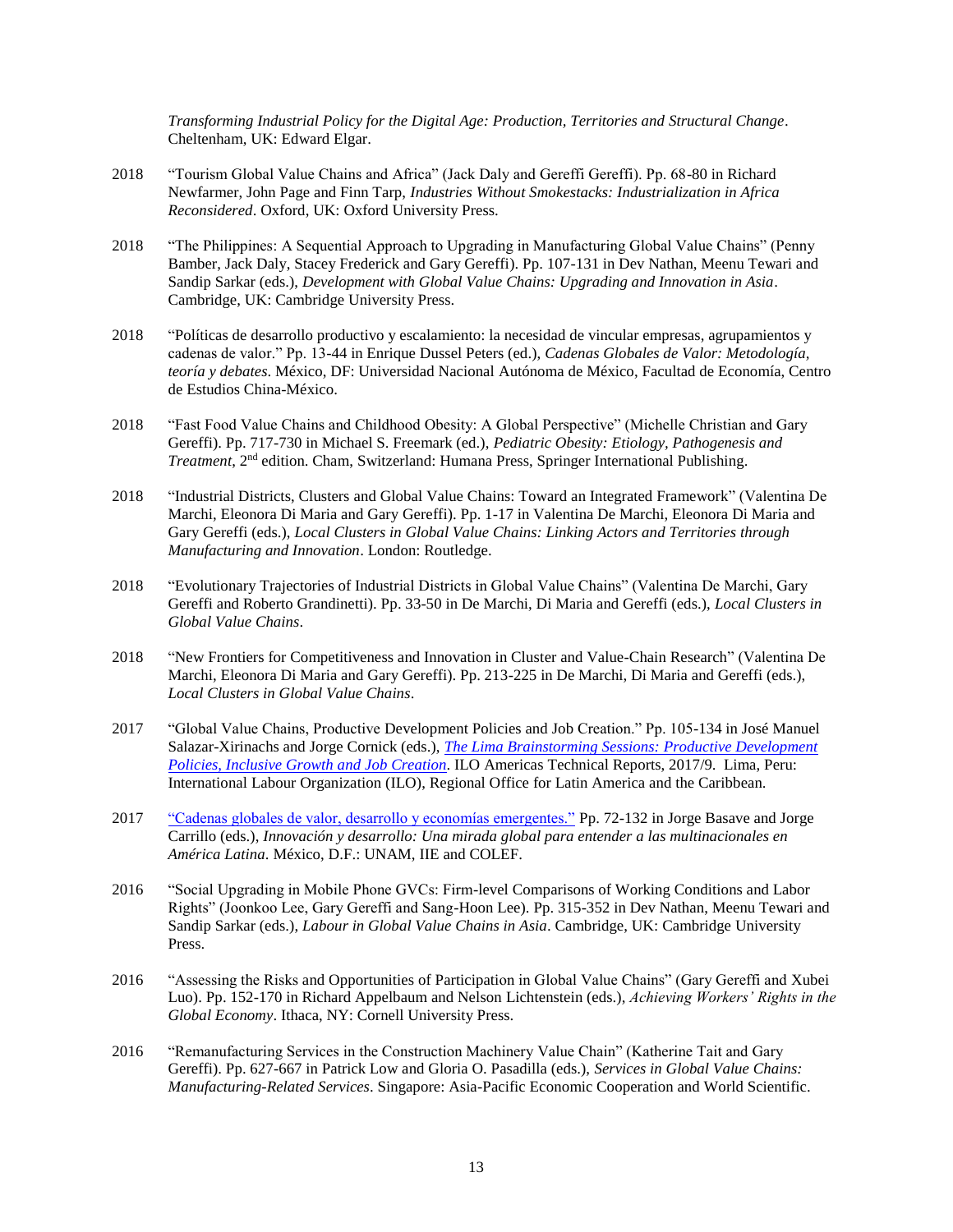- 2014 "Global Value Chains in Latin America: A Development Perspective for Upgrading" (Karina Fernandez-Stark, Penny Bamber and Gary Gereffi). Pp. 79-106 in René A. Hernández, Jorge Mario Martínez-Piva, & Nanno Mulder (eds.), *Global Value Chains and World Trade: Prospects and Challenges for Latin America*. Santiago: UN Economic Commision for Latin America and the Caribbean and German Cooperation.
- 2014 "Industrial Policy in the Era of Vertically Specialized Industrialization" (William Milberg, Xiao Jiang and Gary Gereffi). Pp. 151-178 in José M. Salazar-Xirinachs, Irmgard Nübler, and Richard Kozul-Wright (eds.), *Transforming Economies: Making Industrial Policy Work for Growth, Jobs and Development*. Geneva: International Labour Organization and United Nations Conference on Trade and Development.
- 2014 "Towards Better Work in Central America: Nicaragua and the CAFTA Context" (Jennifer Bair and Gary Gereffi). Pp. 251-275 in Arianna Rossi, Amy Luinstra and John Pickles (eds.), *Towards Better Work: Understanding Labour in Apparel Global Value Chains*. Basingstoke, UK: Palgrave Macmillan and the International Labour Office.
- 2013 "Global Value Chain-Oriented Industrial Policy: The Role of Emerging Economies" (Gary Gereffi and Timothy Sturgeon). Pp. 329-360 in Deborah K. Elms and Patrick Low (eds.), *Global Value Chains in a Changing World*. Geneva: World Trade Organization, Fung Global Institute and Temasek Foundation Centre for Trade & Negotiations.
- 2013 "Direct Measurement of Global Value Chains: Collecting Product- and Firm-Level Statistics on Value Added and Business Function Outsourcing and Offshoring" (Timothy J. Sturgeon, Peter Bøegh Nielsen, Greg Linden, Gary Gereffi and Claire Brown). Pp. 291-321 in Aaditya Mattoo, Zhi Wang and Shang-Jin Wei (eds.), *Trade in Value Added: Developing New Measures of Cross-Border Trade*. Washington, DC: The World Bank and CEPR.
- 2013 "Regional Competitiveness in the Latin America Offshore Services Value Chain" (Karina Fernandez-Stark, Penny Bamber and Gary Gereffi). Pp. 534-563 in Ashok Bardhan, Dwight M. Jaffee and Cynthia A. Kroll (eds.), *The Oxford Handbook of Offshoring and Global Employment*. New York: Oxford University Press.
- 2011 "China and Mexico in the Global Economy: Comparative Development Models in an Era of Neoliberalism." Pp. 70-89 in Jon Shefner and Patricia Fernández-Kelly (eds.), *Globalization and Beyond: New Examinations of Global Power and Its Alternatives*. University Park, PA: Pennsylvania State University Press.
- 2011 "Making the Global Supply Base" (Timothy Sturgeon, John Humphrey and Gary Gereffi). Pp. 231-254 in Gary G. Hamilton, Misha Petrovic and Benjamin Senauer (eds.), *The Market Makers: How Retailers Are Reshaping the Global Economy*. New York: Oxford University Press.
- 2011 ["China's \(Not So Hidden\) Developmental State: Becoming a Leading Nanotechnology Innovator in the](http://www.cggc.duke.edu/pdfs/Nanotech_Presentations/China_not-so-hidden_developmental_state_published.pdf)  [Twenty-First Century"](http://www.cggc.duke.edu/pdfs/Nanotech_Presentations/China_not-so-hidden_developmental_state_published.pdf) (Richard P. Appelbaum, Rachel Parker, Cong Cao and Gary Gereffi). Pp. 217-235 in Fred Block and Matthew R. Keller (eds.), *State of Innovation: The U.S. Government's Role in Technology Development*. Boulder, CO: Paradigm Publishers.
- 2010 "Global Value Chains in a Postcrisis World: Resilience, Consolidation, and Shifting End Markets" (Olivier Cattaneo, Gary Gereffi and Cornelia Staritz). Pp. 3-20 in Olivier Cattaneo, Gary Gereffi and Cornelia Staritz (eds.), *Global Value Chains in a Postcrisis World: A Development Perspective*. Washington, DC: The World Bank.
- 2010 "The Global Apparel Value Chain, Trade and the Crisis: Challenges and Opportunities for Developing Countries" (Gary Gereffi and Stacey Frederick). Pp. 157-208 in Olivier Cattaneo, Gary Gereffi and Cornelia Staritz (eds.), *Global Value Chains in a Postcrisis World: A Development Perspective*. Washington, DC: The World Bank.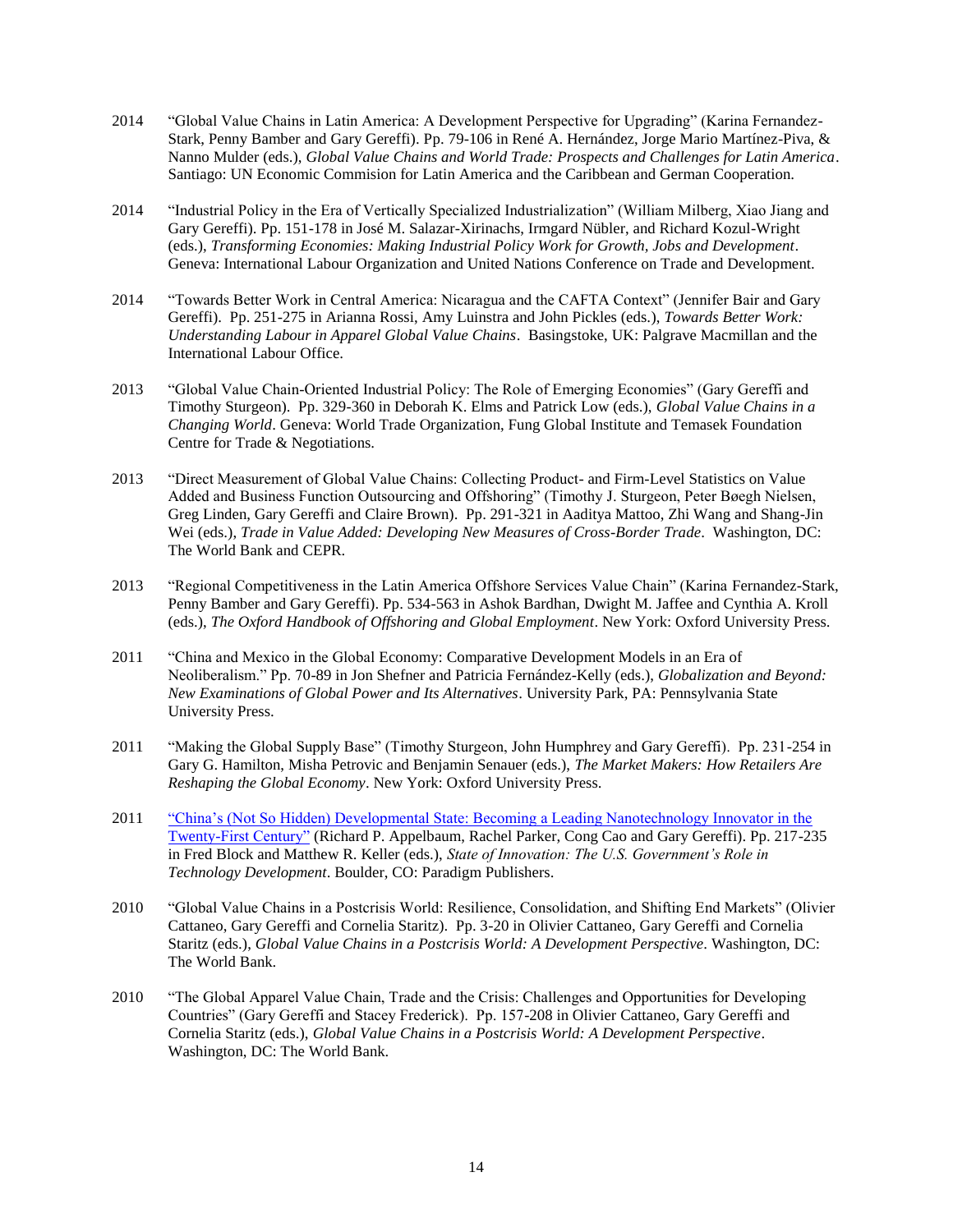- 2010 "The Offshore Services Value Chain: Developing Countries and the Crisis" (Gary Gereffi and Karina Fernandez-Stark). Pp. 335-372 in Olivier Cattaneo, Gary Gereffi and Cornelia Staritz (eds.), *Global Value Chains in a Postcrisis World: A Development Perspective*. Washington, DC: The World Bank.
- 2010 ["The Marketing and Distribution of Fast Food"](http://www.cggc.duke.edu/db_research.php?cat=gh) (Michelle Christian and Gary Gereffi). Pp. 439-450 in Michael Freemark (ed.), *Pediatric Obesity: Etiology, Pathogenesis, and Treatment*. New York: Humana Press.
- 2010 "Global Production Networks and Decent Work in India and China: Evidence from the Apparel, Automotive, and Information Technology Industries" (Gary Gereffi and Esra Guler). Pp. 103-126 in Anne Posthuma and Dev Nathan (eds.), *Labour in Global Production Networks in India*. New Delhi: Oxford University Press.
- 2010 ["Trade, Transnational Corporations and Food Consumption: A Global Value Chain Approach"](http://www.cggc.duke.edu/db_research.php?cat=gh) (Gary Gereffi and Michelle Christian). Pp. 91-110 in Corinna Hawkes, Chantal Blouin, Spencer Henson, Nick Drager and Laurette Dubé (eds.), *Trade, Food, Diet and Health: Perspectives and Policy Options*. Oxford, UK: Wiley-Blackwell.
- 2009 ["Global Value Chains and Sustainable Development."](http://www.maxhavelaarlecture.org/downloads/max_havelaar_lectures_2009_booklet.pdf) Pp. 47-61 in *Chain for Change*, Third Max Haavelar Lecture, Rotterdam School of Management, Erasmus University. November 4.
- 2009 "Protectionism in Textiles and Apparel" (Stacey Frederick and Gary Gereffi). Pp. 321-344 in Simon J. Evenett, Bernard M. Hoekman and Olivier Cattaneo (eds.), *Effective Crisis Response and Openness: Implications for the Trading System*. Washington, DC and London: The World Bank and the Centre for Economic Policy Research.
- 2009 "Review and Analysis of Protectionist Actions in the Textile and Apparel Industries" (Stacey Frederick and Gary Gereffi). Pp. 65-68 in Simon J. Evenett, Bernard M. Hoekman and Olivier Cattaneo (eds.), *The Fateful Allure of Protectionism: Taking Stock for the G8*. Washington, DC and London: The World Bank and the Centre for Economic Policy Research.
- 2009 "Enmarcando el debate sobre subcontratación de ingeniería: comparando calidad y cantidad de los ingenieros graduados en Estados Unidos, India y China" (Gary Gereffi, Vivek Wadhwa, and Ben Rissing). Pp. 207-220 in Alejandro Dabat Latrubesse and José de Jesús Rodríguez Vargas (eds.), *Globalización, conocimiento y desarrollo: La nueva economía global del conocimiento – estructura y problemas*, Tomo I. México, D.F.: Universidad Nacional Autónoma de México.
- 2009 "De la mano de obra barata, al liderazgo en alta tecnología: ¿Será rentable la inversión china en nanotecnología?" (Richard P. Appelbaum, Gary Gereffi, Rachel Parker, and Ryan Ong). Pp. 255-283 in Jorge Basave Kunhardt and Miguel Ángel Rivera Ríos (eds.), *Globalización, conocimiento y desarrollo: Teoría y estrategias de desarrollo en el contexto del cambio historica mundial*, Tomo II. México, D.F.: Universidad Nacional Autónoma de México.
- 2009 "Global Commodity Chains, Market Makers, and the Rise of Demand-Responsive Economies" (Gary G. Hamilton and Gary Gereffi). Pp. 136-161 in Jennifer Bair (ed.), *Frontiers of Commodity Chain Research*. Stanford, CA: Stanford University Press.
- 2007 "Modelos de desarrollo y escalamiento industrial en China y México: el papel del comercio internacional y de la inversión extranjera directa." Pp. 279-306 en Enrique Dussel Peters (ed.), *Oportunidades en la relación económica y comercial entre China y México*. México, D.F.: CEPAL (Comisión Económica para América Latina).
- 2005 "The Global Economy: Organization, Governance, and Development." Pp. 160-182 in Neil J. Smelser and Richard Swedberg (eds.), *The Handbook of Economic Sociology*, 2nd ed. Princeton, NJ: Princeton University Press and Russell Sage Foundation.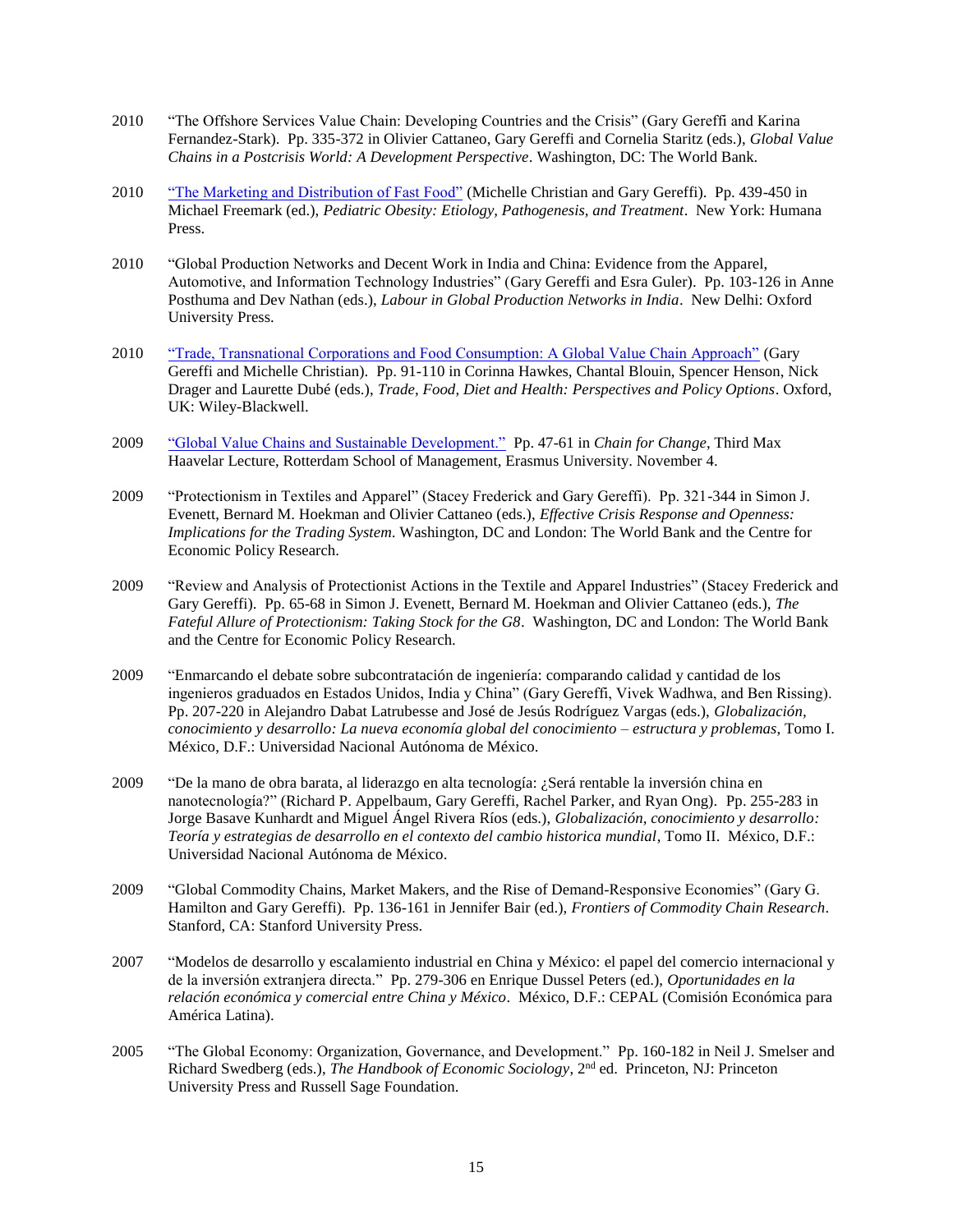Translated (Italian): "La economía global: organización, *governance* y desarrollo." Pp. 47-103 in Eleonora Di Maria y Stefano Micelli (eds.), *Sistemas locales en las redes internacionales de producción* (Rome, Italy: Aracne, 2006).

- 2005 "Mexico's Economic Transformation Under NAFTA" (Gary Gereffi and Martha A. Martínez). Pp. 119- 150 in Russell Crandall, Guadalupe Paz and Riordan Roett (eds.), *Mexico's Democracy at Work: Political and Economic Dynamics* (Boulder, CO: Lynne Rienner Publishers).
- 2004 "The Global Apparel Value Chain: What Prospects for Upgrading by Developing Countries?" (Gary Gereffi and Olga Memodovic). Pp. 67-97 in John O'Loughlin, Lynn Staeheli and Edward Greenberg (eds.), *Globalization and Its Outcomes* (New York: Guilford Press).
- 2003 "Mexico's Industrial Development: Climbing Ahead or Falling Behind in the World Economy?" Pp. 195- 240 in Kevin J. Middlebrook and Eduardo Zepeda (eds.), *Confronting Development: Assessing Mexico's Economic and Social Policy Changes* (Stanford, CA: Stanford University Press and Center for U.S.- Mexican Studies, University of California, San Diego).
- 2002 "Introduction: The Apparel Industry and North American Economic Integration" (David Spener, Gary Gereffi and Jennifer Bair). Pp. 3-22 in Gary Gereffi, David Spener, and Jennifer Bair (eds.), *Free Trade and Uneven Development: The North American Free Trade Agreement After NAFTA* (Philadelphia, PA: Temple University Press).
- 2002 "NAFTA and the Apparel Commodity Chain: Corporate Strategies, Interfirm Networks, and Industrial Upgrading" (Jennifer Bair and Gary Gereffi). Pp. 23-50 in Gereffi, Spener and Bair (eds.), *Free Trade and Uneven Development* (Philadelphia, PA: Temple University Press).
- 2002 "Torreón: The New Blue Jeans Capital of the World" (Gary Gereffi, Martha Martínez and Jennifer Bair). Pp. 203-223 in Gereffi, Spener and Bair (eds.), *Free Trade and Uneven Development* (Philadelphia, PA: Temple University Press).
- 2002 "NAFTA and Uneven Development in the North American Apparel Industry" (Jennifer Bair, David Spener and Gary Gereffi). Pp. 327-340 in Gereffi, Spener, and Bair (eds.), *Free Trade and Uneven Development* (Philadelphia, PA: Temple University Press).
- 2000 "The Regional Dynamics of Global Trade: Asian, American, and European Models of Apparel Sourcing." Pp. 31-62 in Menno Vellinga (ed.), *The Dialectics of Globalization—Regional Responses to World Economic Processes: Asia, Europe, and Latin America in Comparative Perspective* (Boulder, CO: Westview Press).
- 2000 "The Mexico-U.S. Apparel Connection: Economic Dualism and Transnational Networks." Pp. 59-89 in Richard Tardanico and Mark B. Rosenberg (eds.), *Poverty or Development: Global Restructuring and Regional Transformations in the U.S. South and the Mexican South* (New York: Routledge).
- 2000 "Industrial Development, Networks and Employment in the Apparel Commodity Chain" (Jennifer Bair and Gary Gereffi) (title translated from German). Pp. 195-242 in Christoph Dörrenbächer and Dieter Plehwe (eds.), *Grenzenlose Kontrolle? Organisatorischer Wandel und politische Macht multinationaler Unternehmen* (Berlin: edition sigma).
- 1998 "More than the Market, More than the State: Global Commodity Chains and Industrial Upgrading in East Asia." Pp. 38-59 in Steve Chan, Cal Clark and Danny Lam (eds.), *Beyond the Developmental State: East Asia's Political Economies Reconsidered* (New York: St. Martin's Press and Macmillan).
- 1998 "Global Sourcing and Regional Divisions of Labor in the Pacific Rim." Pp. 143-161 in Arif Dirlik (ed.), *What Is in a Rim? Critical Perspectives on the Pacific Region Idea,* 2<sup>nd</sup> ed. (Lanham, MD: Rowman & Littlefield Publishers).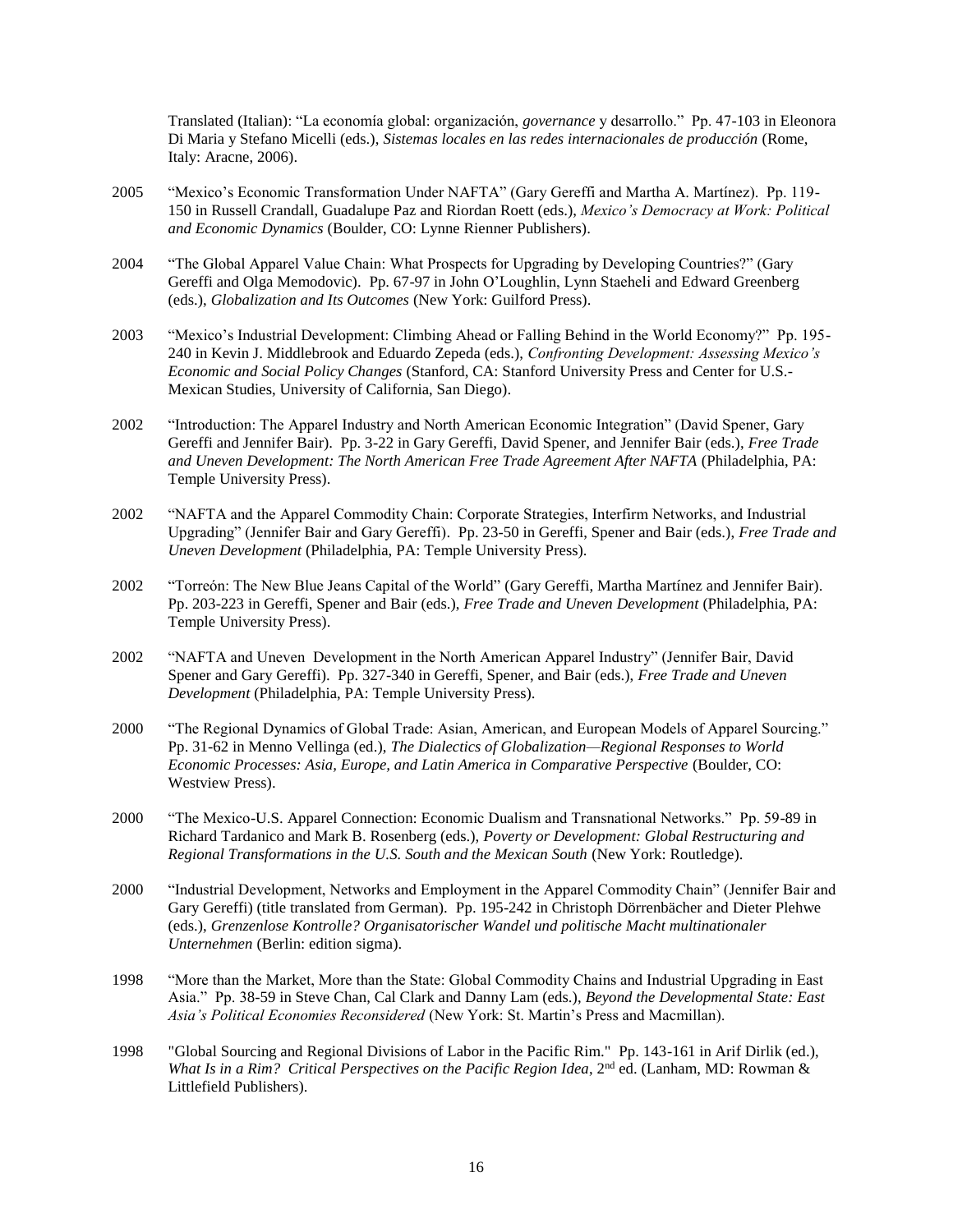- 1997 "The Reorganization of Production on a World Scale: States, Markets and Networks in the Apparel and Electronics Commodity Chains." Pp. 43-91 in Duncan Campbell, Aurelio Parisotto, Anil Verma and Asma Lateef (eds.), *Regionalization and Labour Market Interdependence in East and Southeast Asia* (New York: St. Martin's Press and Macmillan).
- 1996 "The Elusive Last Lap in the Quest for Developed-Country Status." Pp. 53-81 in James H. Mittelman (ed.), *Globalization: Critical Reflections* (Boulder, CO: Lynne Rienner).
- 1996 "Mexico's 'Old' and 'New' Maquiladora Industries: Contrasting Approaches to North American Integration." Pp. 85-105 in Gerardo Otero (ed.), *Neoliberalism Revisited: Economic Restructuring and Mexico's Political Future* (Boulder, CO: Westview Press).
- 1995 "Global Production Systems and Third World Development." Pp. 100-142 in Barbara Stallings (ed.), *Global Change, Regional Response: The New International Context of Development* (New York: Cambridge University Press).
- 1995 "Contending Paradigms for Cross-Regional Comparison: Development Strategies and Commodity Chains in East Asia and Latin America." Pp. 33-58 in Peter H. Smith (ed.), *Latin America in Comparative Perspective: New Approaches to Methods and Analysis* (Boulder, Co: Westview Press).
- 1994 "The International Economy and Economic Development." Pp. 206-233 in Neil J. Smelser and Richard Swedberg (eds.), *The Handbook of Economic Sociology* (Princeton, NJ: Princeton University Press).
- 1994 "Introduction: Global Commodity Chains" (Gary Gereffi, Miguel E. Korzeniewicz and Robert P. Korzeniewicz). Pp. 1-14 in Gary Gereffi and Miguel Korzeniewicz (eds.), *Commodity Chains and Global Capitalism* (Westport, CT: Greenwood Press).
- 1994 "The Organization of Buyer-Driven Global Commodity Chains: How U.S. Retailers Shape Overseas Production Networks." Pp. 95-122 in Gereffi and Korzeniewicz (eds.), *Commodity Chains and Global Capitalism.*
- 1994 "Capitalism, Development and Global Commodity Chains." Pp. 211-231 in Leslie Sklair (ed.), *Capitalism and Development* (London: Routledge).
- 1994 "Power and Profits in the Apparel Commodity Chain" (Richard P. Appelbaum and Gary Gereffi). Pp. 42- 62 in Edna Bonacich, Lucie Cheng, Norma Chinchilla, Nora Hamilton and Paul Ong (eds.), *Global Production: The Apparel Industry in the Pacific Rim* (Philadelphia, PA: Temple University Press).
- 1994 "U.S. Retailers and Asian Garment Production" (Lucie Cheng and Gary Gereffi). Pp. 63-79 in Bonacich *et al., Global Production.*
- 1994 "The Globalization of Taiwan's Garment Industry" (Gary Gereffi and Mei-Lin Pan). Pp. 126-146 in Bonacich *et al.*, *Global Production*.
- 1993 "International Subcontracting and Global Capitalism: Reshaping the Pacific Rim." Pp. 67-81 in Ravi Arvind Palat (ed.), *Pacific-Asia and the Future of the World-System* (Westport, CT: Greenwood Press).
- 1993 "The Role of Informality in East Asian Development, with Implications for Mexico" (Gary Gereffi and Lu-Lin Cheng). Pp. 177-214 in Gregory K. Schoepfle and Jorge F. Perez-Lopez (eds.), *Work Without Protections: Case Studies of the Informal Sector in Developing Countries* (Washington, D.C.: U.S. Department of Labor, Bureau of International Labor Affairs).
- 1992 "New Realities of Industrial Development in East Asia and Latin America: Global, Regional, and National Trends." Pp. 85-112 in Richard P. Appelbaum and Jeffrey Henderson (eds.), *States and Development in the Asian Pacific Rim* (Newbury Park, CA: Sage Publications).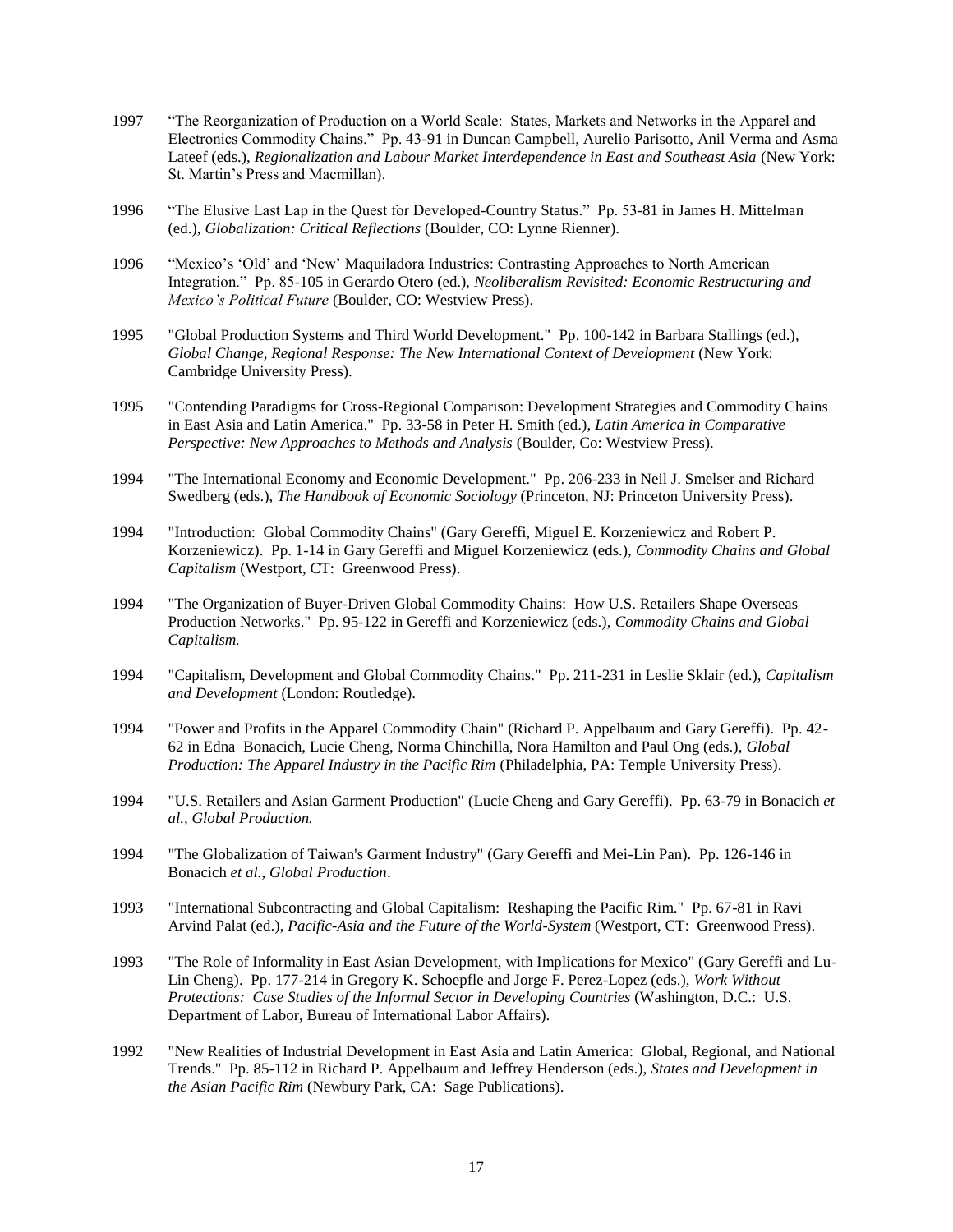- 1992 "Mexico's Maquiladora Industries and North American Integration." Pp. 135-151 in Stephen J. Randall (ed.), *North America Without Borders? Integrating Canada, the United States, and Mexico* (Calgary, Canada: University of Calgary Press).
- 1992 "Recasting Development Theory in Latin America and East Asia." The University of Hong Kong, Social Sciences Research Center, Occasional Paper Series, Paper No. 6.
- 1990 "Commodity Chains and Footwear Exports in the Semiperiphery" (Gary Gereffi and Miguel Korzeniewicz). Pp. 45-68 in William Martin (ed.), *Semiperipheral States in the World-Economy* (Westport, CT: Greenwood Press).

Translated and reprinted (in Chinese): In *Thought and Words* 30, 3 (September 1992): 107-140. [Taipei, Taiwan]

- 1990 "Paths of Industrialization: An Overview." Pp. 3-31 in Gary Gereffi and Donald L. Wyman (eds.), *Manufacturing Miracles: Paths of Industrialization in Latin America and East Asia* (Princeton, NJ: Princeton University Press).
- 1990 "Big Business and the State." Pp. 90-109 in Gereffi and Wyman (eds.), *Manufacturing Miracles*.

Translated and reprinted (in Korean): Pp. 258-283 in Min-ho Kuk (ed.), *Political Institutions and Economic Development of the East Asian NICs* (Seoul, Korea: University Press of Chonnam National University, 1995).

- 1990 "Explaining Strategies and Patterns of Industrial Development" (Christopher Ellison and Gary Gereffi). Pp. 368-403 in Gereffi and Wyman (eds.), *Manufacturing Miracles*.
- 1990 "Estructura industrial y estratégias de desarrollo en América Latina y Asia Oriental." Pp. 49-82 in Alejandro Alvarez Béjar and John Borrego (eds.), *La inserción de México en la Cuenca del Pacífico*, vol. III (México, D.F.: Facultad de Economía, Universidad Nacional Autónoma de México).
- 1989 "Determinants of Development Strategies in Latin America and East Asia" (Gary Gereffi and Donald Wyman). Pp. 23-52 in Stephan Haggard and Chung-in Moon (eds.), *Pacific Dynamics: The International Politics of Industrial Change* (Boulder, CO: Westview Press).

An earlier version of this article appeared in: *Pacific Focus* 2, 1 (Spring, 1987): 5-33.

- 1989 "Industrial Restructuring and National Development Strategies: A Comparison of Taiwan, South Korea, Brazil and Mexico." Pp. 581-616 in Hsin-Huang Michael Hsiao, Wei-Yuan Cheng and Hou-Sheng Chan (eds.), *Taiwan: A Newly Industrialized State* (Taipei: Department of Sociology, National Taiwan University).
- 1988 "The Pharmaceuticals Market." Pp. 165-196 in Dieter K. Zschock (ed.), *Health Care in Peru: Resources and Policy* (Boulder, CO: Westview Press).
- 1985 "The Renegotiation of Dependency and the Limits of State Autonomy in Mexico (1975-1982)." Pp. 83-106 in Theodore H. Moran (ed.), *Multinational Corporations: The Political Economy of Foreign Direct Investment* (Lexington, MA: Lexington Books).
- 1985 "The Global Pharmaceutical Industry and Its Impact in Latin America." Pp. 259-297 in Richard Newfarmer (ed.), *Profits, Progress and Poverty: Case Studies of International Industries in Latin America* (Notre Dame, IN: University of Notre Dame Press).
- 1985 "International Oligopoly and Uneven Development: Some Lessons from Industrial Case Studies" (Gary Gereffi and Richard Newfarmer). Pp. 385-436 in Newfarmer (ed.), *Profits, Progress and Poverty*.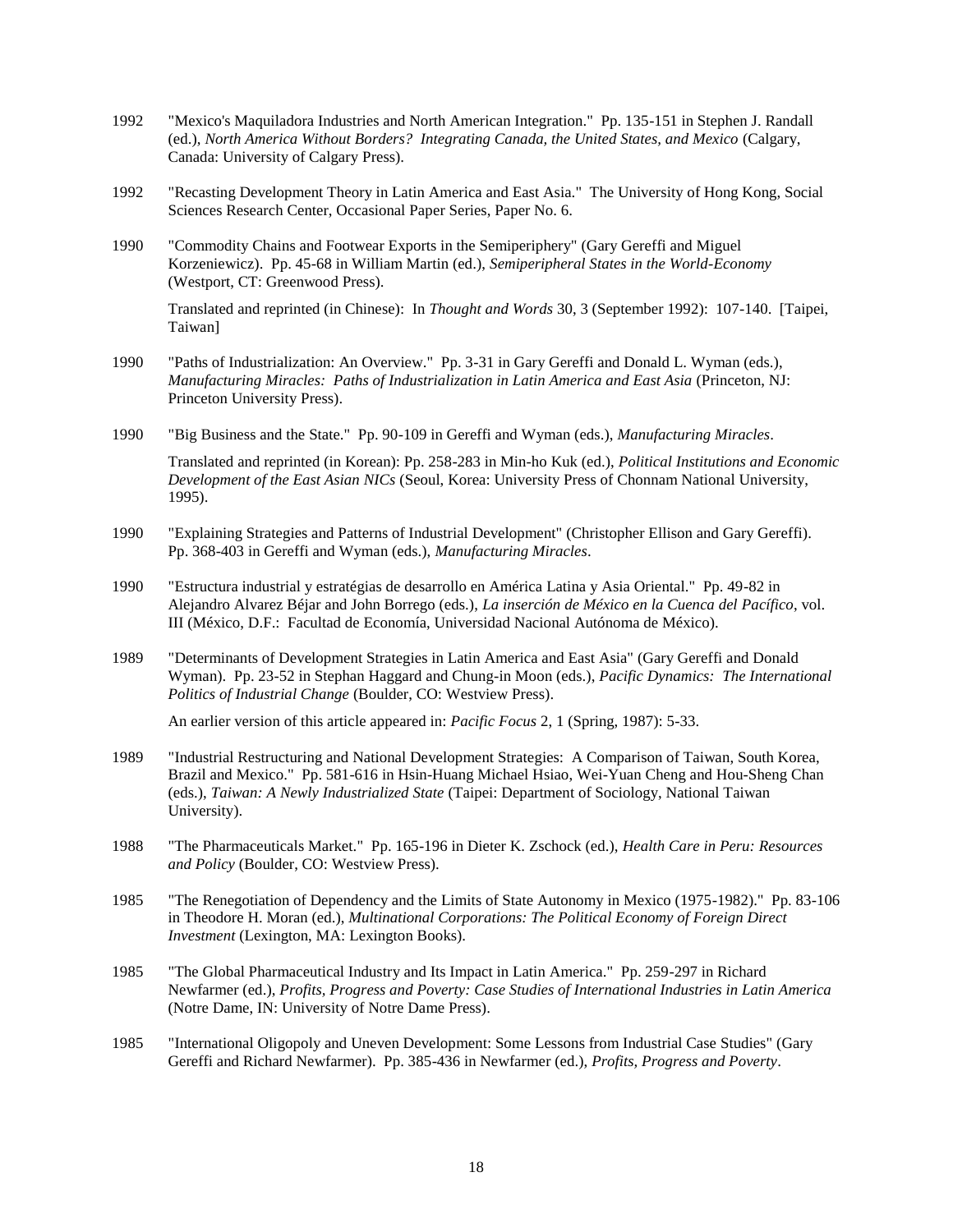Reprinted: Pp. 232-249 in Benjamin Gomes-Casseres and David B. Yoffie (eds.), *The International Political Economy of Direct Foreign Investment*, Vol. 1 (Cheltenham, England: Edward Elgar Publishing, 1993).

1982 "Foreign Investment and Dependent Development: Comparing Brazil and Mexico" (Peter Evans and Gary Gereffi). Pp. 111-168 in Sylvia Ann Hewlett and Richard S. Weinert (eds.), *Brazil and Mexico: Patterns in Late Development* (Philadelphia, PA: Institute for the Study of Human Issues).

## **Research Reports, Duke Global Value Chains Center (**<https://gvcc.duke.edu/>**):**

- 2020 ["Lithium-ion Battery Energy Storage Systems: North Carolina's Company Footprint in the Global Value](https://www.researchgate.net/publication/344545505_Lithium-ion_Battery_Energy_Storage_Systems_North_Carolina)  [Chain"](https://www.researchgate.net/publication/344545505_Lithium-ion_Battery_Energy_Storage_Systems_North_Carolina) (Lukas Brun & Gary Gereffi). Commissioned by Audubon North Carolina, June 22.
- 2017 ["Korea in Global Value Chains: Pathways for Industrial Transformation"](https://gvcc.duke.edu/cggclisting/korea-in-global-value-chains-pathways-for-industrial-transformation/) (Stacey Frederick, Penny Bamber, Lukas Brun, Jaehan Cho, Gary Gereffi and Joonkoo Lee). Joint Project Between the Duke Global Value Chains Center (GVCC) and the Korea Institute for International Economics and Trade (KIET). September.
- 2017 ["Tourism Global Value Chains and Africa"](https://www.wider.unu.edu/publication/tourism-global-value-chains-and-africa) (Jack Daly and Gary Gereffi). WIDER Working Paper 2017/17, United Nations University, World Institute for Development Economics Research. January.
- 2016 ["Global Value Chain Analysis: A Primer," 2](https://gvcc.duke.edu/wp-content/uploads/Duke_CGGC_Global_Value_Chain_GVC_Analysis_Primer_2nd_Ed_2016.pdf)<sup>nd</sup> Edition (Gary Gereffi and Karina Fernandez-Stark). Durham, NC: Duke Center on Globalization, Governance & Competitiveness. July 29.
- 2016 "Promoting Decent Work in Global Supply Chains in Latin America and the Caribbean: Key Issues, Good [Practices, Lessons Learned and Policy Insights"](http://www.ilo.org/wcmsp5/groups/public/---americas/---ro-lima/documents/publication/wcms_503754.pdf) (Gary Gereffi, Penny Bamber and Karina Fernandez-Stark). ILO Americas Technical Reports, 2016/1. July 26. Lima, Peru: ILO Regional Office for Latin America and the Caribbean.
- 2016 ["La promoción del trabajo decente en las cadenas mundiales de suministro en América Latina y el Caribe:](http://www.ilo.org/wcmsp5/groups/public/---americas/---ro-lima/documents/publication/wcms_503753.pdf)  [Principales problemas, buenas prácticas, lecciones aprendidas y visión política"](http://www.ilo.org/wcmsp5/groups/public/---americas/---ro-lima/documents/publication/wcms_503753.pdf) (Gary Gereffi, Penny Bamber and Karina Fernandez-Stark). OIT Américas Informes Técnicos, 2016/1. 26 de julio. Lima, Perú: Oficina Regional para América Latina y el Caribe.
- 2016 ["The Philippines in the Aerospace Global Value Chain"](http://www.cggc.duke.edu/pdfs/2016_Philippines_Aerospace_Global_Value_Chain.pdf) (Penny Bamber, Stacey Frederick and Gary Gereffi). Report commissioned by USAID/Philippines. Durham, NC: Duke Center on Globalization, Governance & Competitiveness (Duke CGGC), May.
- 2016 ["The Philippines in the Automotive Global Value Chain"](http://www.cggc.duke.edu/pdfs/2016_Philippines_Automotive_Global_Value_Chain.pdf) (Timothy Sturgeon, Jack Daly, Stacey Frederick, Penny Bamber and Gary Gereffi). Report commissioned by USAID/Philippines. Durham, NC: Duke Center on Globalization, Governance & Competitiveness (Duke CGGC), May.
- 2016 ["The Philippines in the Chemical Global Value Chain"](http://www.cggc.duke.edu/pdfs/2016_Philippines_Chemical_Global_Value_Chain.pdf) (Penny Bamber, Stacey Frederick and Gary Gereffi). Report commissioned by USAID/Philippines. Durham, NC: Duke Center on Globalization, Governance & Competitiveness (Duke CGGC), May.
- 2016 ["The Philippines in the Electronics & Electrical Global Value Chain"](http://www.cggc.duke.edu/pdfs/2016_Philippines_Electronics_Electrical_Global_Value_Chain.pdf) (Stacey Frederick and Gary Gereffi). Report commissioned by USAID/Philippines. Durham, NC: Duke Center on Globalization, Governance & Competitiveness (Duke CGGC), May.
- 2016 ["The Philippines in the Paper Global Value Chain"](http://www.cggc.duke.edu/pdfs/2016_Philippines_Paper_Global_Value_Chain.pdf) (Jack Daly, Penny Bamber and Gary Gereffi). Report commissioned by USAID/Philippines. Durham, NC: Duke Center on Globalization, Governance & Competitiveness (Duke CGGC), May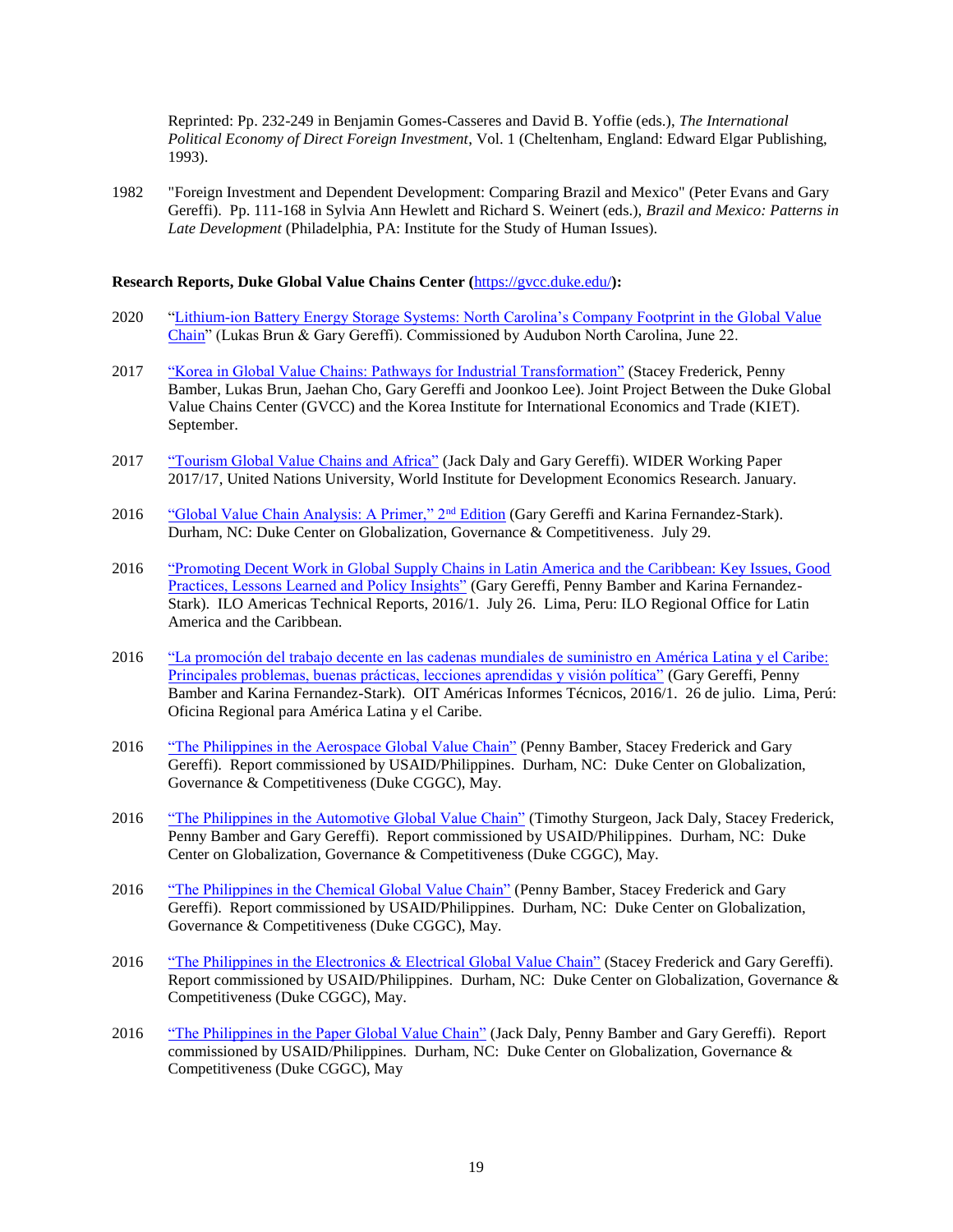- 2016 ["Peru in the High Quality Cotton Textile and Apparel Global Value Chain: Opportunities for Upgrading"](http://www.cggc.duke.edu/pdfs/2016%20Jan%20Duke%20CGGC%20High%20Quality%20Cotton%20GVC%20Report%20Peru.pdf) (Karina Fernandez-Stark, Penny Bamber and Gary Gereffi). Report commissioned by the World Bank. Durham, NC: Duke Center on Globalization, Governance & Competitiveness (Duke CGGC), January.
- 2016 ["Peru in the Mining Equipment Global Value Chain: Opportunities for Upgrading"](http://www.cggc.duke.edu/pdfs/2016%20Duke%20CGGC%20Mining%20Equipment%20GVC%20Report%20Peru.pdf) (Penny Bamber, Karina Fernandez-Stark and Gary Gereffi). Report commissioned by the World Bank. Durham, NC: Duke Center on Globalization, Governance & Competitiveness (Duke CGGC), January.
- 2016 ["Peru in the Table Grape Global Value Chain: Opportunities for Upgrading"](http://www.cggc.duke.edu/pdfs/2016%20Duke%20CGGC%20Grape%20GVC%20Report%20Peru.pdf) (Karina Fernandez-Stark, Penny Bamber and Gary Gereffi). Report commissioned by the World Bank. Durham, NC: Duke Center on Globalization, Governance & Competitiveness (Duke CGGC), January.
- 2016 ["Bahrain's Position in the Global Apparel Value Chain: How the U.S.-Bahrain FTA](http://www.cggc.duke.edu/pdfs/2016-01-14_Bahrain_TPLs_Apparel_Value_Chain.pdf) and PTLs Shape [Future Development Options"](http://www.cggc.duke.edu/pdfs/2016-01-14_Bahrain_TPLs_Apparel_Value_Chain.pdf) (Jennifer Bair, Stacey Frederick and Gary Gereffi). Report prepared for the Embassy of Bahrain, Washington, DC, January.
- 2015 ["Global Value Chains, Development and Emerging Economies"](http://www.merit.unu.edu/publications/working-papers/abstract/?id=5885) (Gary Gereffi). UNIDO/UNU-MERIT Working Paper Series #2015-047, November 27.
- 2015 ["Public-Private Partnerships in Global Value Chains: Can They Actually Benefit the Poor?"](https://www.microlinks.org/sites/default/files/resource/files/Public-Private_Partnerships_in_Global_Value_Chains_508_compliant.pdf) (Ajmal Abdulsamad, Shawn Stokes and Gary Gereffi). USAID Leveraging Economic Opportunities (LEO) Report #8, February.
- 2014 ["Risks and Opportunities of Participation in Global Value Chains"](http://www-wds.worldbank.org/external/default/WDSContentServer/IW3P/IB/2014/04/28/000158349_20140428160610/Rendered/PDF/WPS6847.pdf) (Gary Gereffi and Xubei Luo). World Bank, Policy Research Working Paper 6847 (April).
- 2014 ["Capturing the Gains in Africa: Making the Most of Global Value Chain Participation"](http://www.capturingthegains.org/pdf/Capturing-the-gains-in-Africa-2014.pdf) (Annelies Goger, Andy Hull, Stephanie Barrientos, Gary Gereffi, and Shane Godfrey). Duke University, Center on Globalization, Governance & Competitiveness (Duke CGGC). Report prepared for the OECD. February 13.
- 2014 ["Nicaragua and the Apparel Value Chain in the Americas: Implications for Regional Trade and](https://gvcc.duke.edu/wp-content/uploads/2014-03-25a_DukeCGGC_Nicaragua_apparel_report.pdf)  [Employment"](https://gvcc.duke.edu/wp-content/uploads/2014-03-25a_DukeCGGC_Nicaragua_apparel_report.pdf) (Stacey Frederick, Jennifer Bair and Gary Gereffi). Report prepared for Nicaragua's National Free Trade Zones Commission (CNZF), March 18.
- 2014 "Burundi in the [Agribusiness Global Value Chain: Skills for Private Sector Development"](http://www.cggc.duke.edu/pdfs/2014_02_28_Duke_CGGC_BurundiAgribusinessGVC.pdf) (Penny Bamber, Andrew Guinn and Gary Gereffi). Duke University, Center on Globalization, Governance & Competitiveness (Duke CGGC). Report prepared for the World Bank, February 28.
- 2014 ["Burundi in the Coffee Global Value Chain: Skills for Private Sector Development"](http://www.cggc.duke.edu/pdfs/2014_02_28_Duke_CGGC_Burundi_CoffeeGVC.pdf) (Penny Bamber, Andrew Guinn and Gary Gereffi). Duke University, Center on Globalization, Governance & Competitiveness (Duke CGGC). Report prepared for the World Bank, February 28.
- 2014 ["Burundi in the Energy Global Value Chain: Skills for Private Sector Development"](http://www.cggc.duke.edu/pdfs/2014_02_28_Duke_CGGC_Burundi_EnergyGVC.pdf) (Penny Bamber, Andrew Guinn and Gary Gereffi). Duke University, Center on Globalization, Governance & Competitiveness (Duke CGGC). Report prepared for the World Bank, February 28.
- 2014 ["Burundi in the Agribusiness, Coffee and Energy Global Value Chains: Project Summary –](http://www.cggc.duke.edu/pdfs/2014_02_28_Duke_CGGC_Final_Project_Summary.pdf) Skills for [Private Sector Development"](http://www.cggc.duke.edu/pdfs/2014_02_28_Duke_CGGC_Final_Project_Summary.pdf) (Penny Bamber, Andrew Guinn and Gary Gereffi). Duke University, Center on Globalization, Governance & Competitiveness (Duke CGGC). Report prepared for the World Bank, February 28.
- 2013 ["Connecting Local Producers in Developing Countries to Regional and Global Value Chains –](http://search.oecd.org/officialdocuments/publicdisplaydocumentpdf/?cote=TAD/TC/WP(2013)27/FINAL&docLanguage=En) Update" (Penny Bamber, Karina Fernandez-Stark, Gary Gereffi and Andrew Guinn). OECD Trade Policy Paper No. 160, December 3.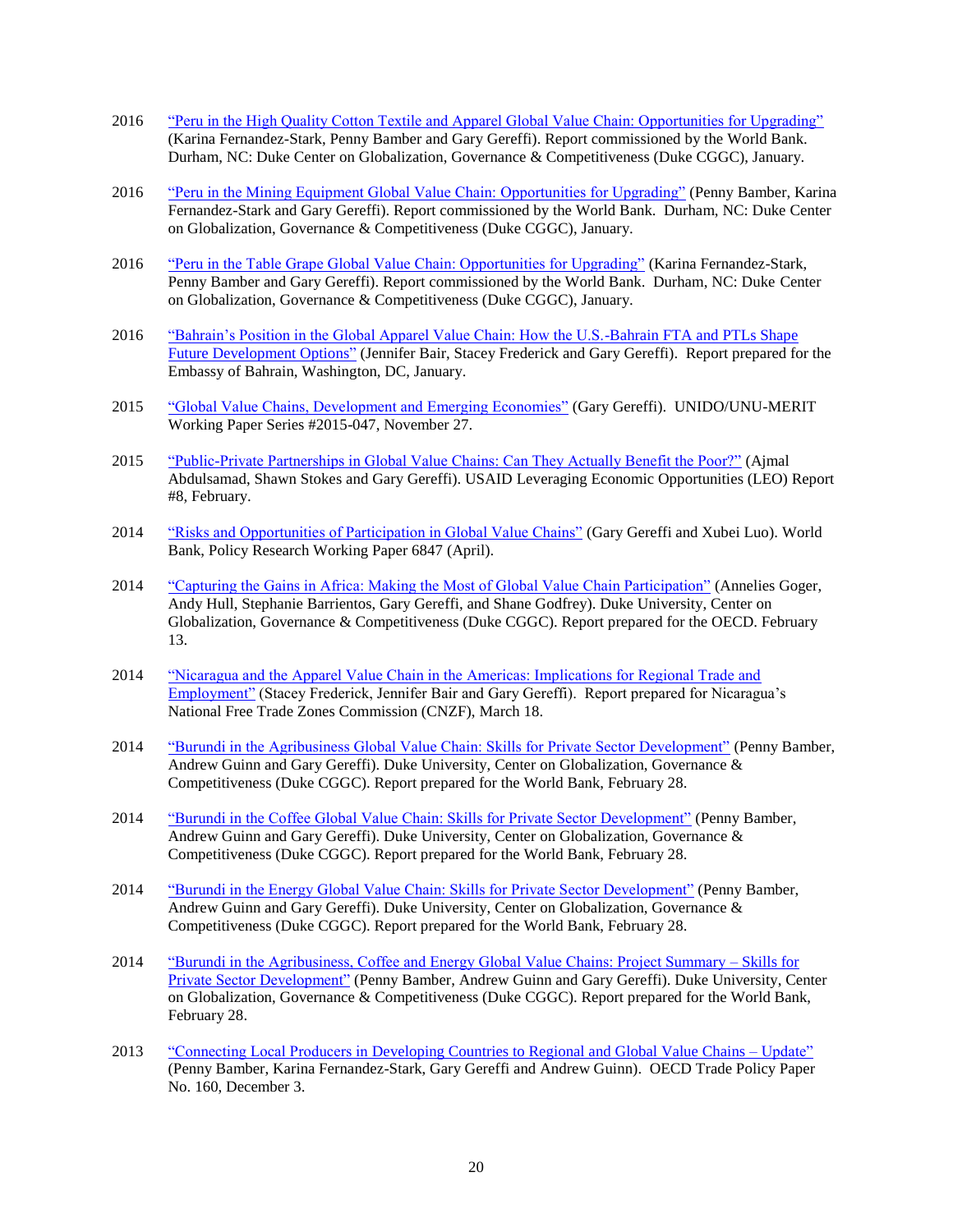- 2013 ["Brazilian Manufacturing in International Perspective: A Global Value Chain Analysis of Brazil's](http://www.cggc.duke.edu/pdfs/CNI_Brazil_GVC_Report_Final_2013-09-05.pdf)  [Aerospace, Medical Devices, and Electronics Sectors"](http://www.cggc.duke.edu/pdfs/CNI_Brazil_GVC_Report_Final_2013-09-05.pdf) (Timothy Sturgeon, Gary Gereffi, Andrew Guinn, and Ezequiel Zylbergerg). Report prepared for Brazil's Confederação Nacional da Indústria (CNI), September.
- 2013 ["Costa Rica in Global Value Chains: Medical Device, Electronics, Aerospace and Offshore Services"](http://www.cggc.duke.edu/gvc/project.php?proj=180) (Gary Gereffi, Penny Bamber, Stacey Frederick and Karina Fernandez-Stark). Report prepared for Costa Rica's Ministry of Foreign Trade (COMEX), August.
- 2013 ["Realizing the Potential of African Agriculture: Innovations and Market Access for Smallholder Farmers"](http://www.cggc.duke.edu/pdfs/AgriculturalInnovations_and_MarketAccess_for%20_Smallholders_in_Africa.pdf) (Ajmal Abdulsamad, Lukas Brun and Gary Gereffi). Duke Center on Globalization, Governance & Competitiveness, Durham, NC, May. Report prepared for Oxfam America and the Rockefeller Foundation.
- 2013 ["Wheat Value Chains and Food Security in the Middle East and North Africa Region"](http://www.cggc.duke.edu/pdfs/2013-08-28_CGGC_Report_Wheat_GVC_and_food_security_in_MENA.pdf) (Ghada Ahmed, Danny Hamrick, Andrew Guinn, Ajmal Abdulsamad and Gary Gereffi). Duke Center on Globalization, Governance & Competitiveness, Durham, NC, August. Report prepared for U.S. Dept. of Defense Minerva Initiative grant (see [Duke Minerva website\)](http://sites.duke.edu/minerva/).
- 2013 ["Joining, Upgrading and Being Competitive in Global Value Chains: A Strategic Framework"](http://documents.worldbank.org/curated/en/254001468336685890/pdf/wps6406.pdf) (Olivier Cattaneo, Gary Gereffi, Sebastien Miroudot, and Daria Taglioni), World Bank, Policy Research Working Paper 6406 (April).
- 2013 ["Co-evolution of Concentration in Mobile Phone Global Value Chains and Its Impact on Social Upgrading](http://www.capturingthegains.org/pdf/ctg-wp-2013-25.pdf)  [in Developing Countries"](http://www.capturingthegains.org/pdf/ctg-wp-2013-25.pdf) (Joonkoo Lee and Gary Gereffi). Capturing the Gains, Working Paper 25, March.
- 2013 ["U.S. Coal and the Technology Innovation Frontier: What Role Does Coal Play in Our Energy Future?"](http://www.cggc.duke.edu/pdfs/2013-03-21_CGGC_Coal_Paper.pdf) (Ghada Ahmed, Ajmal Abdulsamad and Gary Gereffi). Duke Center on Globalization, Governance & Competitiveness, Durham, NC, February.
- 2013 ["Better Work in Central America: Assessing the Opportunities for Upgrading in Nicaragua's Apparel](http://www.capturingthegains.org/pdf/ctg-wp-2013-17.pdf)  [Sector"](http://www.capturingthegains.org/pdf/ctg-wp-2013-17.pdf) (Jennifer Bair and Gary Gereffi). Capturing the Gains, Working Paper 17, February.
- 2013 ["The NSPS Shipbuilding Value Chains"](http://www.cggc.duke.edu/pdfs/NSPS_GVC_Analysis_Jan2013_01282013.pdf) (Gary Gereffi, Lukas Brun, Shawn Stokes and Andrew Guinn). Report prepared for Nova Scotia's Department of Economic and Rural Development and Tourism (ERDT), January.
- 2012 ["Geosynthetics: Coastal Management Applications in the Gulf of Mexico"](http://cggc.duke.edu/environment/gulfcoast/index.php) (Shawn Stokes, Susan Wunderink, Marcy Lowe and Gary Gereffi). Report prepared for the Environmental Defense Fund, July 25.
- 2012 ["Restoring Gulf Oyster Reefs: Opportunities for Innovation"](http://cggc.duke.edu/environment/gulfcoast/index.php) (Shawn Stokes, Susan Wunderink, Marcy Lowe and Gary Gereffi). Report prepared for the Environmental Defense Fund, June 3.
- 2012 ["Assessing Ocean Technology Value Chains: A Guide for the Canadian Trade Commissioner Service"](http://www.cggc.duke.edu/pdfs/2012-04-12_DFAIT%20Accessing%20OT%20GVC.pdf) (Lukas C. Brun, Joonkoo Lee and Gary Gereffi). Report prepared for Canada's Department of Foreign Affairs and International Trade (DFAIT). April.
- 2012 ["Nova Scotia's Ocean Technologies: A Global Value Chain Analysis of Inshore & Extreme Climate](http://www.cggc.duke.edu/pdfs/2012-03-05_Nova%20Scotia%20OT%20Report.pdf)  [Vehicles, Unmanned Underwater Vehicles, and Underwater Sensors & Instrumentation"](http://www.cggc.duke.edu/pdfs/2012-03-05_Nova%20Scotia%20OT%20Report.pdf) (Gary Gereffi, Lukas C. Brun, Joonkoo Lee and Mary Turnipseed). Report prepared for Nova Scotia's Department of Economic and Rural Development and Tourism (ERDT), March 5.
- 2011 ["Restoring the Gulf Coast: New Markets for Established Firms"](http://cggc.duke.edu/environment/gulfcoast/index.php) (Marcy Lowe, Shawn Stokes and Gary Gereffi). Report prepared for the Environmental Defense Fund (EDF), December 5.
- 2011 ["Global Value Chains, Upgrading and Poverty Reduction"](http://www.capturingthegains.org/pdf/ctg_briefing_note_3.pdf) (Joonkoo Lee, Gary Gereffi and Stephanie Barrientos). Capturing the Gains, Briefing note 3, November.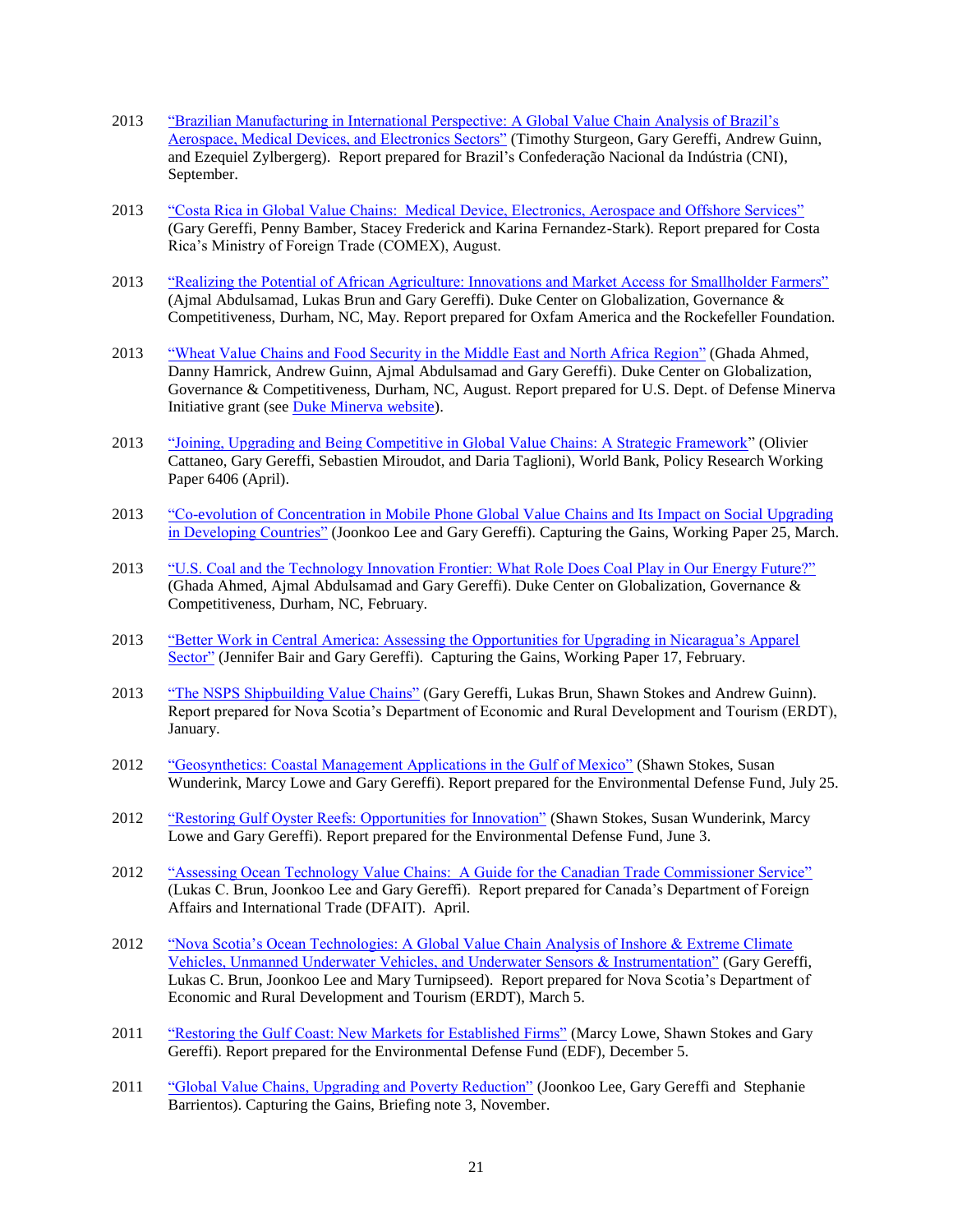- 2011 ["Global Value Chain Analysis: A Primer"](hhttps://gvcc.duke.edu/wp-content/uploads/2011-05-31_GVC_analysis_a_primer.pdf) (Gary Gereffi and Karina Fernandez-Stark). Durham, NC: Duke Center on Globalization, Governance & Competitiveness. May 31.
- 2011 ["Smart Grid: Core Firms in the Research Triangle Region, North Carolina"](http://www.cggc.duke.edu/pdfs/Lowe_Research-Triangle-Smart-Grid_CGGC_05-24-2011.pdf) (Marcy Lowe, Hua Fan and Gary Gereffi). Report for the Institute for Emerging Issues, North Carolina State University, Raleigh, NC. May 24.
- 2011 ["U.S. Smart Grid: Finding New Ways to Cut Carbon and Create Jobs"](http://www.cggc.duke.edu/pdfs/Lowe_US_Smart_Grid_CGGC_04-19-2011.pdf) (Marcy Lowe, Hua Fan and Gary Gereffi). Report prepared for the Environmental Defense Fund (EDF), April 19.
- 2011 ["The Multiple Pathways to Industrial Energy Efficiency: A Systems and Value Chain Approach"](http://www.cggc.duke.edu/pdfs/DukeCGGC_EE-Report_2011-2-15.pdf) (Lukas C. Brun and Gary Gereffi). Report prepared for the Environmental Defense Fund (EDF), February 15.
- 2010 ["Improving competitiveness in the textile-apparel industry in Nicaragua and the United States"](http://www.cggc.duke.edu/pdfs/2010-12-20_Gereffi_Bair_Nicaragua-apparel-report.pdf) (Gary Gereffi and Jennifer Bair). Study commissioned by USAID/CARANA and the National Free Zones Commission (CNZF/Government of Nicaragua). December 20.
- 2010 ["Case Study: A123 Systems Local Markets and Competitiveness, A Value Chain Analysis"](http://www.cggc.duke.edu/pdfs/CGGC_A123_CaseStudy_10-22-10.pdf) (Gary Gereffi, Tali Trigg and Marcy Lowe). Report prepared for the Environmental Defense Fund (EDF), October 22.
- 2010 ["Case Study: Cree, Inc. Local Markets and Global Competitiveness: A Value Chain Analysis"](https://gvcc.duke.edu/wp-content/uploads/CGGC_Cree_CaseStudy_10-22-10.pdf) (Gary Gereffi, Ghada Ahmed, and Marcy Lowe). Report prepared for the Environmental Defense Fund (EDF), October 22.
- 2010 ["Lithium-ion Batteries for Electric Vehicles: The U.S. Value Chain"](https://gvcc.duke.edu/wp-content/uploads/Lowe_Lithium-Ion_Batteries_CGGC_10-05-10_revised.pdf) (Marcy Lowe, Saori Tokuoka, Tali Trigg and Gary Gereffi). Report prepared for the Environmental Defense Fund (EDF), October 5.
- 2010 ["Agricultural Value Chains in the Mexicali Valley of Mexico: Main Producers and Buyers"](http://www.cggc.duke.edu/pdfs/Agricultural-Value-Chains-in-the-Mexicali-Valley-of-Mexico_9-15-2010.pdf) (Lukas Brun, Ajmal Abdulsamad, Christpher Guertsen and Gary Gereffi). Report prepared for The Walton Family Foundation, September 15.
- 2010 ["U.S. Manufacture of Rail Vehicles for Intercity Passenger Rail and Urban Transit: A Value Chain](http://www.cggc.duke.edu/pdfs/U.S._Manufacture_of_Rail_Vehicles_for_Intercity_Passenger_Rail_and_Urban_Transit.pdf)  [Analysis"](http://www.cggc.duke.edu/pdfs/U.S._Manufacture_of_Rail_Vehicles_for_Intercity_Passenger_Rail_and_Urban_Transit.pdf) (Marcy Lowe, Saori Tokuoka, Kristen Dubay and Gary Gereffi). Report prepared for the Apollo Alliance with support from the Rockefeller Foundation and Surdna Foundation, June 22.
- 2010 ["The Global Apparel Value Chain, Trade and the Crisis: Challenges and Opportunities for Developing](https://openknowledge.worldbank.org/bitstream/handle/10986/3769/WPS5281.pdf?sequence=1)  [Countries"](https://openknowledge.worldbank.org/bitstream/handle/10986/3769/WPS5281.pdf?sequence=1) (Gary Gereffi and Stacey Frederick). Report prepared for World Bank project on "Global Value Chains and the Crisis." World Bank, Policy Research Working Paper 5281 (April).
- 2010 ["The Offshore Services Value Chain: Developing Countries and the Crisis"](http://go.worldbank.org/K28XW86T40) (Gary Gereffi and Karina Fernandez-Stark). Report prepared for World Bank project on "Global Value Chains and the Crisis." World Bank, Policy Research Working Paper 5262 (April).
- 2010 ["A Value Chain Analysis of the Sinaloa, Mexico Shrimp Fishery"](http://cggc.duke.edu/environment/CGGC_SinaloaShrimp_Report.pdf) (Kristen Dubay, Saori Tokuoka, and Gary Gereffi). Report prepared for the Environmental Defense Fund (EDF), March 15
- 2010 ["Workforce Development in Chile's Offshore Services Value Chain"](http://www.cggc.duke.edu/pdfs/CGGC-CORFO_Workforce_Development_in_Chiles_Offshore_Services_Value_Chain_March_15_2010.pdf) (Karina Fernandez-Stark, Penny Bamber and Gary Gereffi). Report prepared for CORFO, Chile, March 15.
- 2010 ["The Offshore Services Global Value Chain"](http://www.cggc.duke.edu/pdfs/CGGC-CORFO_The_Offshore_Services_Global_Value_Chain_March_1_2010.pdf) (Gary Gereffi and Karina Fernandez-Stark). Report prepared for CORFO, Chile, March 1.
- 2010 ["Chile's Offshore Services Value Chain"](http://www.cggc.duke.edu/pdfs/CGGC-CORFO_Chiles_Offshore_Services_Value_Chain_March_1_2010.pdf) (Karina Fernandez-Stark, Penny Bamber and Gary Gereffi). Report prepared for CORFO, Chile, March 1.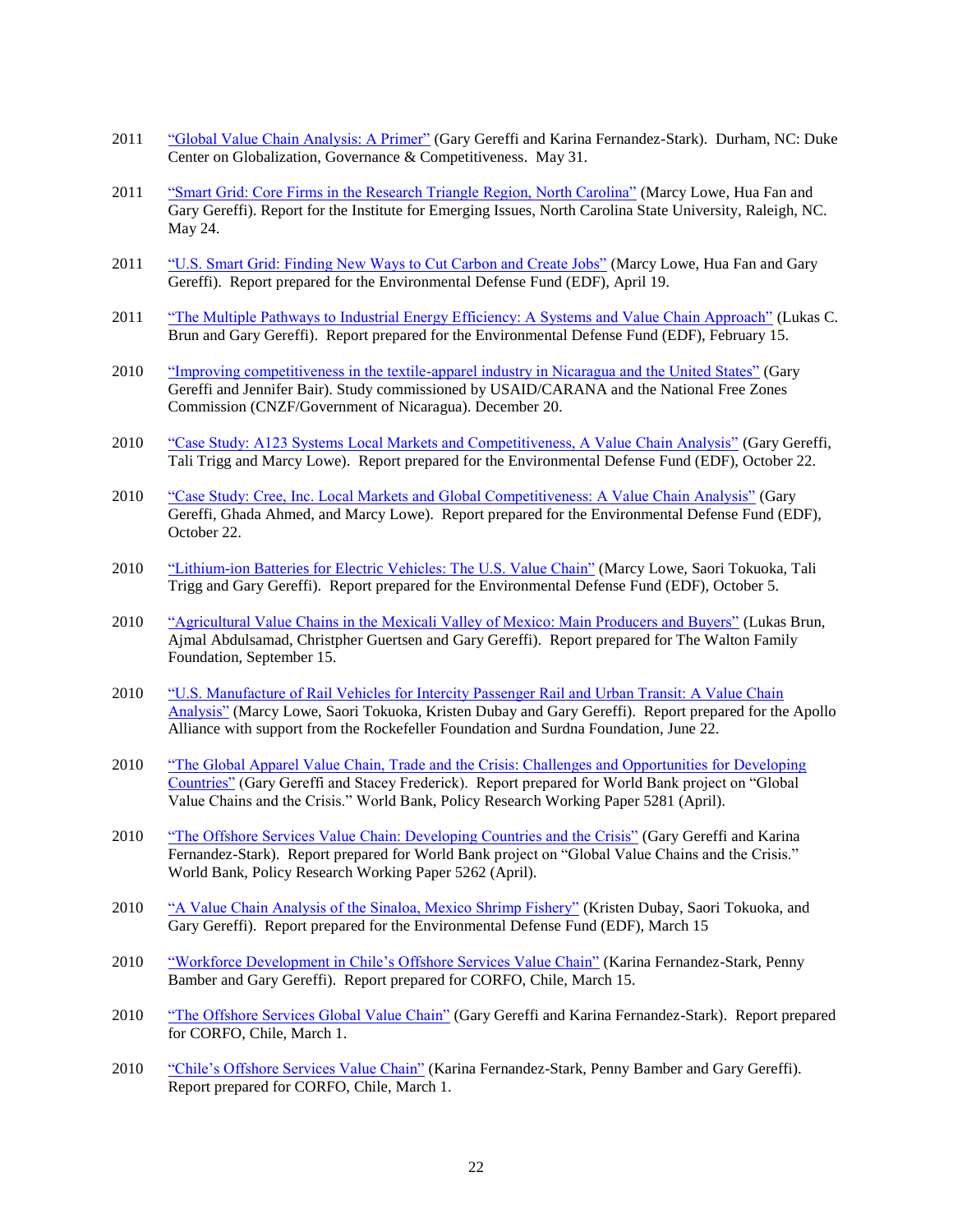- 2010 ["U.S. Adoption of High-Efficiency Motors and Drives: Lessons Learned"](https://gvcc.duke.edu/wp-content/uploads/CGGC-Motor_and_Drives_Report_Feb_25_2010.pdf) (Marcy Lowe, Ruggero Golini and Gary Gereffi). Report prepared for the Environmental Defense Fund (EDF), February 25.
- 2010 "The Development and Diffusion of Powder Coatings in the United States and Europe: A Historical and [Value Chain Perspective"](https://gvcc.duke.edu/wp-content/uploads/Brun_Golini_Gereffi_2010_Powder_Coating_Adoption.pdf) (Lukas Brun, Ruggero Golini and Gary Gereffi). Report prepared for the Environmental Defense Fund (EDF), February 15.
- 2009 ["The Offshore Services Industry: A New Opportunity for Latin America"](http://idbdocs.iadb.org/wsdocs/getdocument.aspx?docnum=35030707) (Gary Gereffi, Mario Castillo and Karina Fernandez-Stark). Report prepared for the Inter-American Development Bank, Washington, DC, November 10. IDB Policy Brief, #IDB-PB-101.
- 2009 ["Value Chain Governance"](https://www.microlinks.org/library/value-chain-governance-briefing-paper) (Stacey Frederick and Gary Gereffi). USAID Briefing Paper. Spanish translatio[n: "La governabilidad de la cadena de valor"](http://microlinks.kdid.org/node/2261) (Frederick and Gereffi). USAID microlinks.
- 2009 ["Public Transit Buses: A Green Choice Gets Greener"](https://gvcc.duke.edu/wp-content/uploads/greeneconomy_Ch12_TransitBus.pdf) (Marcy Lowe, Bengu Aytekin and Gary Gereffi), Chapter 12. Report prepared for the Environmental Defense Fund (EDF), October 26.
- 2009 ["Wind Power: Generating Electricity and Employment"](https://gvcc.duke.edu/wp-content/uploads/greeneconomy_Ch11_WindPower.pdf) (Gloria Ayee, Marcy Lowe and Gary Gereffi), Chapter 11. Report prepared for the Environmental Defense Fund (EDF), September 22.
- 2009 ["Residential Re-Insulation"](https://gvcc.duke.edu/wp-content/uploads/greeneconomy_Ch10_ResidentialReinsulation.pdf) (Kristen Dubay and Gary Gereffi), Chapter 10. Report prepared for the Environmental Defense Fund (EDF), August 6.
- 2009 ["Hybrid Drivetrains for Medium-](https://gvcc.duke.edu/wp-content/uploads/greeneconomy_Ch9_HybridDrivetrainsforTrucks-1.pdf) and Heavy-Duty Trucks" (Marcy Lowe, Gloria Ayee and Gary Gereffi), Chapter 9. Report prepared for the Environmental Defense Fund (EDF), June 2.
- 2009 ["Carbon Capture and Storage: A Post-Combustion Capture Technology"](https://gvcc.duke.edu/wp-content/uploads/greeneconomy_Ch8_CarbonCaptureStorage-2.pdf) (Kristen Dubay and Gary Gereffi), Chapter 8. Report prepared for the Environmental Defense Fund (EDF), May 4.
- 2009 ["Recycling Industrial Waste Energy"](https://gvcc.duke.edu/wp-content/uploads/greeneconomy_Ch7_RecyclingIndustrialWasteEnergy.pdf) (Marcy Lowe and Gary Gereffi), Chapter 7. Report prepared for the Environmental Defense Fund (EDF), February 27.
- 2009 ["Electric Heat Pump Water Heaters"](https://gvcc.duke.edu/wp-content/uploads/greeneconomy_Ch6_HeatPumpWaterHeaters.pdf) (Kristen Dubay, Gloria Ayee and Gary Gereffi), Chapter 6. Report prepared for the Environmental Defense Fund (EDF), February 27.
- 2009 "<u>["A Value Chain Analysis of the U.S. Beef and Dairy Industry"](https://gvcc.duke.edu/wp-content/uploads/CGGC_BeefDairyReport_2-16-09-1.pdf)</u> (Marcy Lowe and Gary Gereffi). Report prepared for Environmental Defense Fund, February 16.
- 2009 ["America's Loss is the World's Gain: America's New Immigrant Entrepreneurs, Part IV"](http://papers.ssrn.com/sol3/papers.cfm?abstract_id=1348616) (Vivek Wadhwa, AnnaLee Saxenian, Richard Freeman, Gary Gereffi and Alex Salkever). Report prepared for the Ewing Marion Kauffman Foundation, March 2.
- 2008 ["A Value Chain Analysis of the U.S. Pork Industry"](https://gvcc.duke.edu/wp-content/uploads/CGGC_PorkIndustryReport_10-3-08.pdf) (Marcy Lowe and Gary Gereffi). Report prepared for Environmental Defense Fund, October 3.
- 2008 ["How the Disciple Became the Guru: Workforce Development in India's R&D Labs"](http://papers.ssrn.com/sol3/papers.cfm?abstract_id=1170049) (Vivek Wadhwa, Una Kim De Vitton and Gary Gereffi). Report prepared for the Ewing Marion Kauffman Foundation, July 23.
- 2008 ["A Value Chain Analysis of Selected California Crops"](https://gvcc.duke.edu/wp-content/uploads/CGGC_CACropsReport_7-4-08.pdf) (Marcy Lowe and Gary Gereffi). Report prepared for Environmental Defense Fund, July 4.
- 2008 ["The Globalization of Innovation: Can India and China Cure the Global Pharmaceutical Market?"](http://papers.ssrn.com/sol3/papers.cfm?abstract_id=1143472) (Vivek Wadhwa, Ben Rissing, Gary Gereffi, John Trumphor and Pete Engardio). Report prepared for the Ewing Marion Kauffman Foundation, June 11.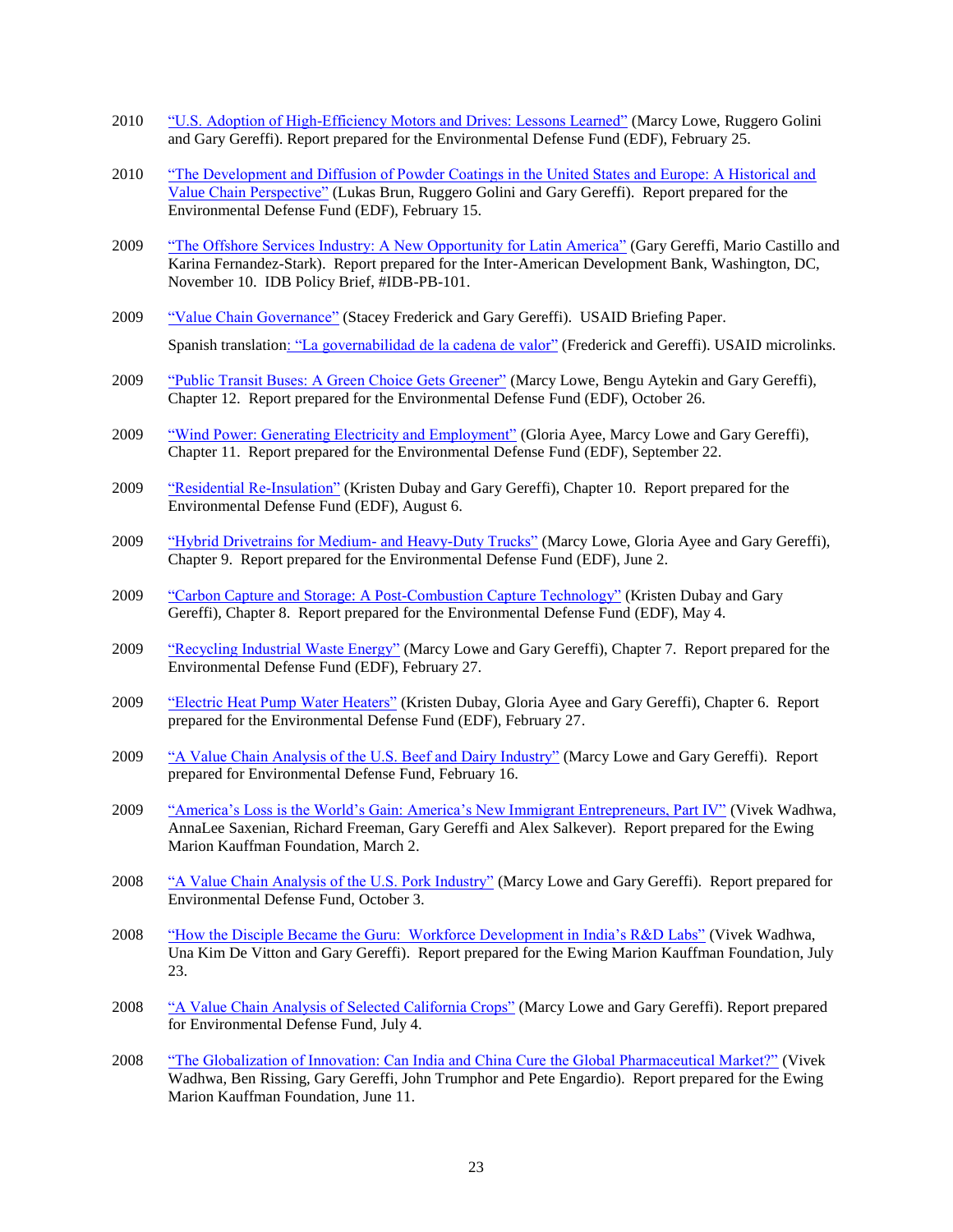- 2008 ["The Governance Structures of U.S.-Based Food and Agriculture Value Chains and Their Relevance to](http://cggc.duke.edu/pdfs/GlobalHealth/Gereffi_Lee_Christian_RWJFpaper_17June2008.pdf)  [Healthy Diets"](http://cggc.duke.edu/pdfs/GlobalHealth/Gereffi_Lee_Christian_RWJFpaper_17June2008.pdf) (Gary Gereffi, Joonkoo Lee and Michelle Christian). Report prepared for the Healthy Eating Program, Robert Wood Johnson Foundation, June.
- 2008 ["An Analysis of the U.S. Real Estate Value Chain with Environmental Metrics"](https://gvcc.duke.edu/wp-content/uploads/CGGC_RealEstateReport_4-22-08.pdf) (Marcy Lowe and Gary Gereffi). Report prepared for Environmental Defense Fund, April 22.
- 2007 ["China's Impact on North Carolina's Major Industries."](http://www.uscc.gov/hearings/2007hearings/hr07_09_06.php) Written testimony for the U.S.-China Economic and Security Review Commission Hearing on "China's Impact on the North Carolina Economy: Winners and Losers." Kenan Conference Center, University of North Carolina at Chapel Hill, September 6, 2007.
- 2007 ["Intellectual Property, the Immigration Backlog, and a Reverse Brain Drain: America's New Immigrant](http://papers.ssrn.com/sol3/papers.cfm?abstract_id=1008366)  [Entrepreneurs, Part III"](http://papers.ssrn.com/sol3/papers.cfm?abstract_id=1008366) (Vivek Wadhwa, Guillermina Jasso, Ben Rissing, Gary Gereffi and Richard Freeman). Report funded by the Ewing Marion Kauffman Foundation, August 22.
- 2007 ["Education, Entrepreneurship, and Immigration: America's New Immigrant Entrepreneurs, Part II"](http://papers.ssrn.com/sol3/papers.cfm?abstract_id=991327) (Vivek Wadhwa, Ben Rissing, Annalee Saxenian and Gary Gereffi). Report funded by the Ewing Marion Kauffman Foundation, June 11.
- 2007 ["Prospects for Canada in the NAFTA Automotive Industry: A Global Value Chain Analysis"](http://www.cggc.duke.edu/pdfs/Industry%20Canada%20auto%20GVC_final%20draft_03-14-07.pdf) (Timothy Sturgeon, Johannes Van Biesebroeck and Gary Gereffi). Report prepared for Industry Canada, March 14.
- 2007 ["America's New Immigrant Entrepreneurs, Part I"](http://papers.ssrn.com/sol3/papers.cfm?abstract_id=990152) (Vivek Wadhwa, Annalee Saxenian, Ben Rissing and Gary Gereffi). Report funded by the Ewing Marion Kauffman Foundation, January 4.
- 2005 ["Value Chain for the U.S. Cotton Industry"](http://www.unc.edu/~hutson/oxfamamerica_cotton_vc%20_combined%20documentv3(8march05).pdf) (Andrew Hutson, Monica Biradavolu and Gary Gereffi). Report prepared for Oxfam America, March 4.
- 2003 ["The Global Apparel Value Chain: What Prospects for Upgrading by Developing Countries?"](http://www.unido.org/index.php?id=o12770) (Gary Gereffi and Olga Memodovic). United Nations Industrial Development Organization (UNIDO), Sectoral Studies Series, 2003.

### **Reports for International and National Agencies:**

- 1992 "The Contrasting Roles of the Informal Sector in East Asian and Latin American Development" (coauthored with Lu-Lin Cheng). U.S. Department of Labor, Bureau of International Labor Affairs, Washington, D.C. Informal Sector Discussion Paper 9. February. 28 pp.
- 1986 "The Problematic of Pharmaceuticals in Peru." Health Sector Analysis/Peru, multi-institutional collaborative project involving U.S., Peruvian, and international institutions. January. 87 pp.
- 1984 "Colombia: problemas y políticas relativas al sector medicamentos" (co-authored with Ricardo Soifer). Pan American Health Organization, Washington, D.C. Bogotá, Colombia. March 12-16. 40 pp.
- 1984 "Basic Medicine Supply Assessment (Honduras)" (co-authored with Parke D. Massey). Development Associates, Inc., Arlington, Virginia. (Financed by the U.S. Agency for International Development, Contract No. PDC-0000-I-l2-3077-00.) Tegucigalpa, Honduras. March.75 pp.
- 1983 "Investigation of Health Service Delivery in the Peruvian Private Sector" (co-author). Management Sciences for Health, Boston, Massachusetts. (Financed by the U.S. Agency for International Development, PIO/T 527016330036.) November. 420 pp.
- 1983 "Policies for the Production and Marketing of Essential Drugs." Washington, D.C.: Pan American Health Organization. (CD29/DT/1, 18 April 1983.)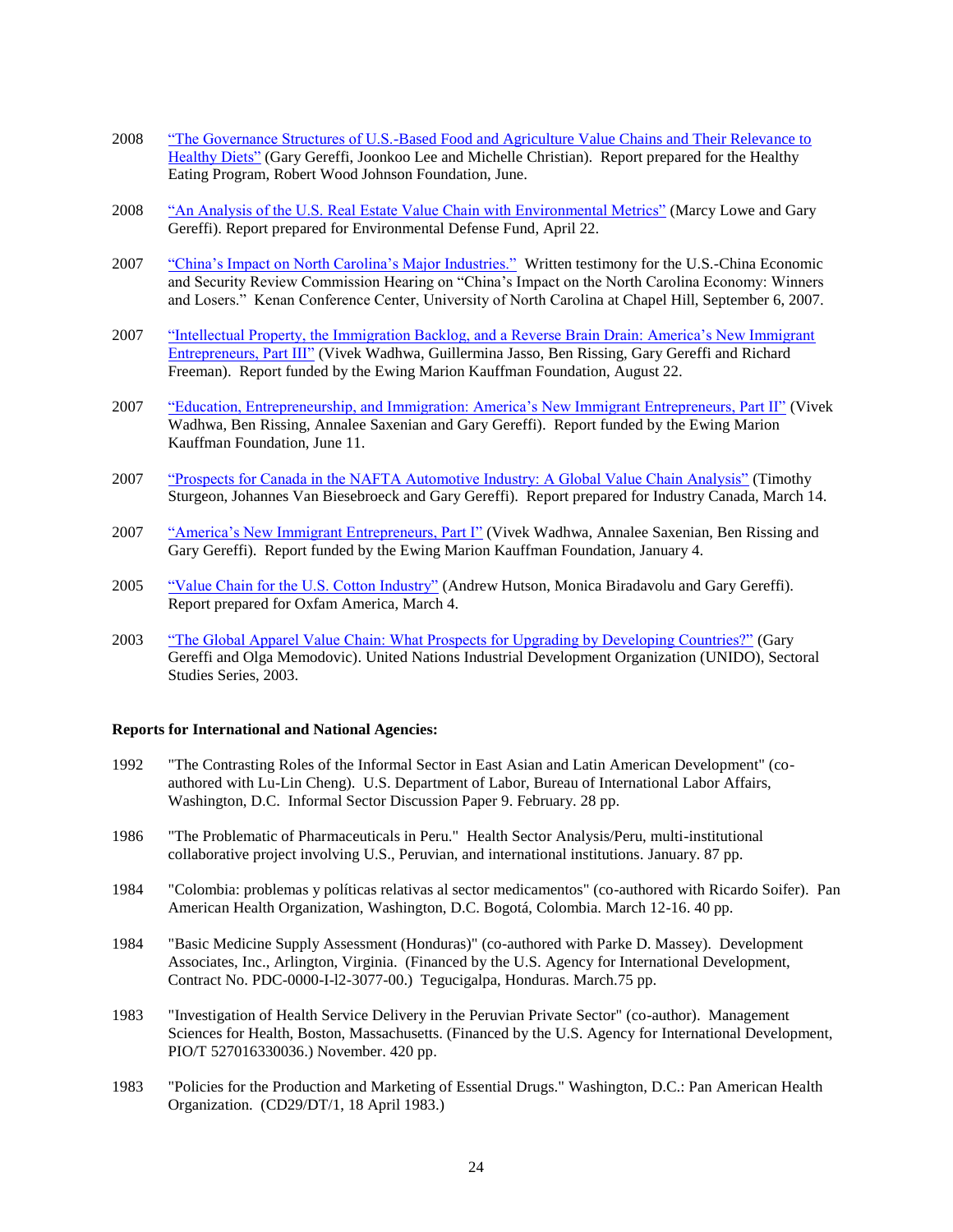1979 "Transnational Corporations and the Pharmaceutical Industry," Chapters I, II, III, IV, V, VI, and VIII. New York: United Nations Centre on Transnational Corporations. (United Nations Publication, Sales No. E.79.II.A.3.)

## **Recent Lectures and Research Presentations at University Symposia:**

["The Impact of COVID-19 on GVCs: Explaining Shortages of Medical Supplies."](https://youtu.be/t8tAYo8lK9Q) George Washington University, Department of International Business. March 3, 2021.

"Global Value Chains in the Post-COVID-19 Era: China, the United States and Medical Supplies." Peking University-Harvard workshop on "New Economic Geographies in a Changing World," November 23, 2020.

["COVID-19 Shortages of Medical Supplies: What Is the Problem and How Can We Solve It?"](https://www.youtube.com/watch?v=0ildfsGz5xc) Duke Campus Club, Duke University, Durham, NC, October 20, 2020.

["The COVID-19 Pandemic and Global Supply Chains: Disruptions and Restructuring."](https://igs.duke.edu/news/covid-19-and-global-supply-chains-disruptions-and-restructuring) Webinar hosted by the Duke University Center for International and Global Studies, Durham, NC, April 21, 2020.

"How Are Global Supply Chains Reshaping Latin American Development?" Stone Center for Latin American Studies, Tulane University, New Orleans, LA, February 28, 2020.

"Global Value Chains and China's Evolving Role in the New Digital Era" (with Karina Fernandez-Stark and Penny Bamber). Shandong University of Finance and Economics, Jinan, China, October 28, 2019.

"Global Value Chains in a Changing World Economy." Lecture for China Entrepreneur Club, TOSEE Learning Alliance, Duke Kunshan University, Kunshan, China, October 26, 2019.

Conference co-organizer (with Penny Bamber and Karina Fernandez-Stark), "China's New Development Strategies: Moving Up and Moving Abroad in Global Value Chains," sponsored by the Duke Center for the Study of Contemporary China, Duke Kunshan University, Kunshan, China, October 25-26, 2019.

## **Lectures in Recent Professional Meetings:**

"The Impact of COVID-19 on GVCs: [Explaining Shortages of Medical Supplies.](https://www.youtube.com/watch?v=mj34MVv61Js&feature=youtu.be)" GVC Conversations @ SASE (Society for the Advancement of Socio-Economics), Network O (Global Value Chains), January 28, 2021.

["Shaping Sustainable Supply Chains"](https://shaping-sustainable-supply-chains.podigee.io/1) – Podcast with Tilman Altenburg (Program Head, German Development Institute) and Gary Gereffi (Duke GVC Center). Sponsored by the Research Network on Sustainable Global Supply Chains, December 15, 2020.

["What Do We Learn from COVID-19 about the Resilience of GVCs for Medical Supplies?"](https://www.boeckler.de/pdf/v_2020_10_30_gereffi.pdf) FMM (Forum for Macroeconomics and Macroeconomic Policies) Conference on "The Corona Crisis: Macroeconomic Implications and Policies for Sustainable Recovery," Duesseldorf, Germany, Oct. 30, 2020.

["Medical Trade Wars: The Search for Drugs, Devices and PPE."](https://nationalpress.org/topic/the-search-for-medical-supplies/?st=14360&t=Trade&mm=Video) Webinar hosted by the National Press Foundation, Washington, DC, May 26, 2020.

"Beyond Trade Wars: What Can We Learn from Global Value Chains about Today's Capitalism?" Sit Investment Associates Client Workshop, Carlsbad, CA, Feb. 15, 2020.

"What Does GVC Analysis Contribute to the Study of Industrial Hubs?" Oxford Handbook of Industrial Hubs and Economic Development, Draft Chapters Review Workshop. Addis Ababa, Ethiopia, April 25, 2019.